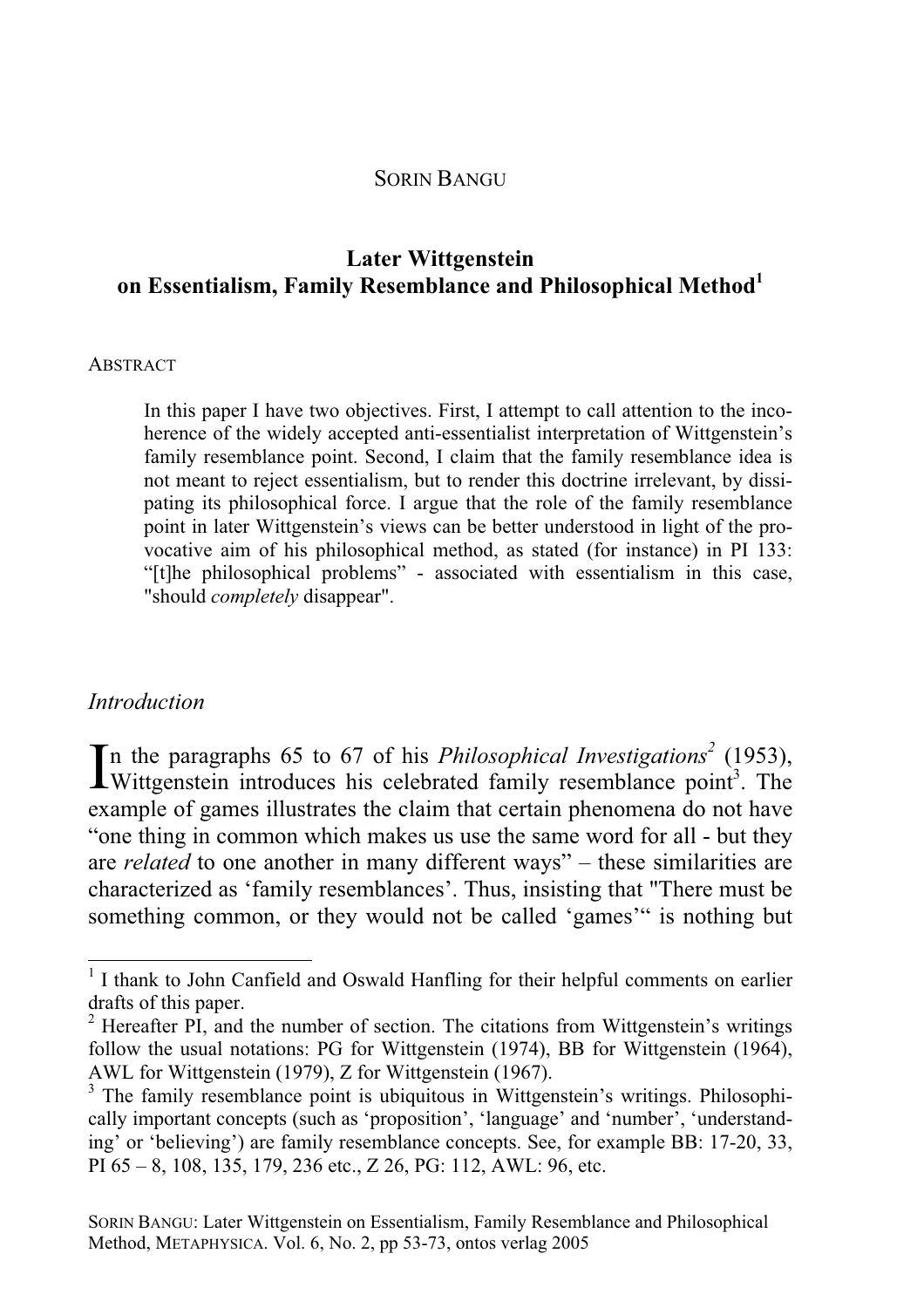prejudice, in so far as, if we 'look and see', we do not find any feature common to all games in virtue of which we use the same word for all.

Although Wittgenstein's (anti)essentialism and the family resemblance point were consistently debated in the past, they receive almost no attention in the recent literature. One possible reason for this lack of interest is that these topics seem quite transparent now. A sort of silent consensus dominates the scene: fundamentally, Wittgenstein gets engaged in the traditional metaphysical dispute on essentialism (or 'universals'), and claims, against essentialism, that there is no essence, no common property, no definition of games. The anti-essentialist interpretation is widely spread among scholars and constitutes, in fact, the standard reading of the family resemblance point<sup>4</sup>. However, in addition to the overt anti-essentialist position, H. –J. Glock's *Wittgenstein Dictionary* (1996: 120-2) records a different interpretation of these passages. According to this second reading, more caution in attributing such straightforward anti-essentialist tenets to Wittgenstein is recommended. Baker's and Hacker's *Analytical Commentary* (1992:131) and O. Hanfling's *Wittgenstein's Later Philosophy* (1989:67), for example<sup>5</sup>, cast doubts on the first reading, arguing that Wittgenstein's point is not that words lack essentialist definitions. Rather, the point of the family resemblance passages is that words *need not* have essentialist definitions (capturing common properties) in order to function as words.

In what follows I reexamine these two readings and I sketch a new approach to the family resemblance sections. More specifically, I maintain that the first reading (straightforwardly anti-essentialist) is at best simplistic and should be rejected; although I agree in spirit with the second reading, I shall argue for a revision of it. This revision consists in proposing a more precise formulation of Wittgenstein's point. The primary virtue of this new formulation is that it explicitly rules out a certain interpretation of the second reading, interpretation according to which this reading is highly misleading. My reading is neutral with respect to essentialism and, in a sense to be explained, is weaker than the first two interpretations; yet, Wittgenstein's point, as I'll reconstruct it here, remains considerably strong. On my account, the family resemblance idea is not meant to reject essentialism, but to render this doctrine irrelevant, by dissipating its phi-

<sup>4&</sup>lt;br><sup>4</sup> See, for example Pitcher (1964), Bambrough (1966), Malcolm (1986: 236-7), Ackerman (1988: 82-3), Rundle (1990: 41), Jaquette, (1998: 241-52), Lugg (2000: 115). The list could be much longer.

 $<sup>5</sup>$  Kenny (1973: 163) reads the passages this way as well.</sup>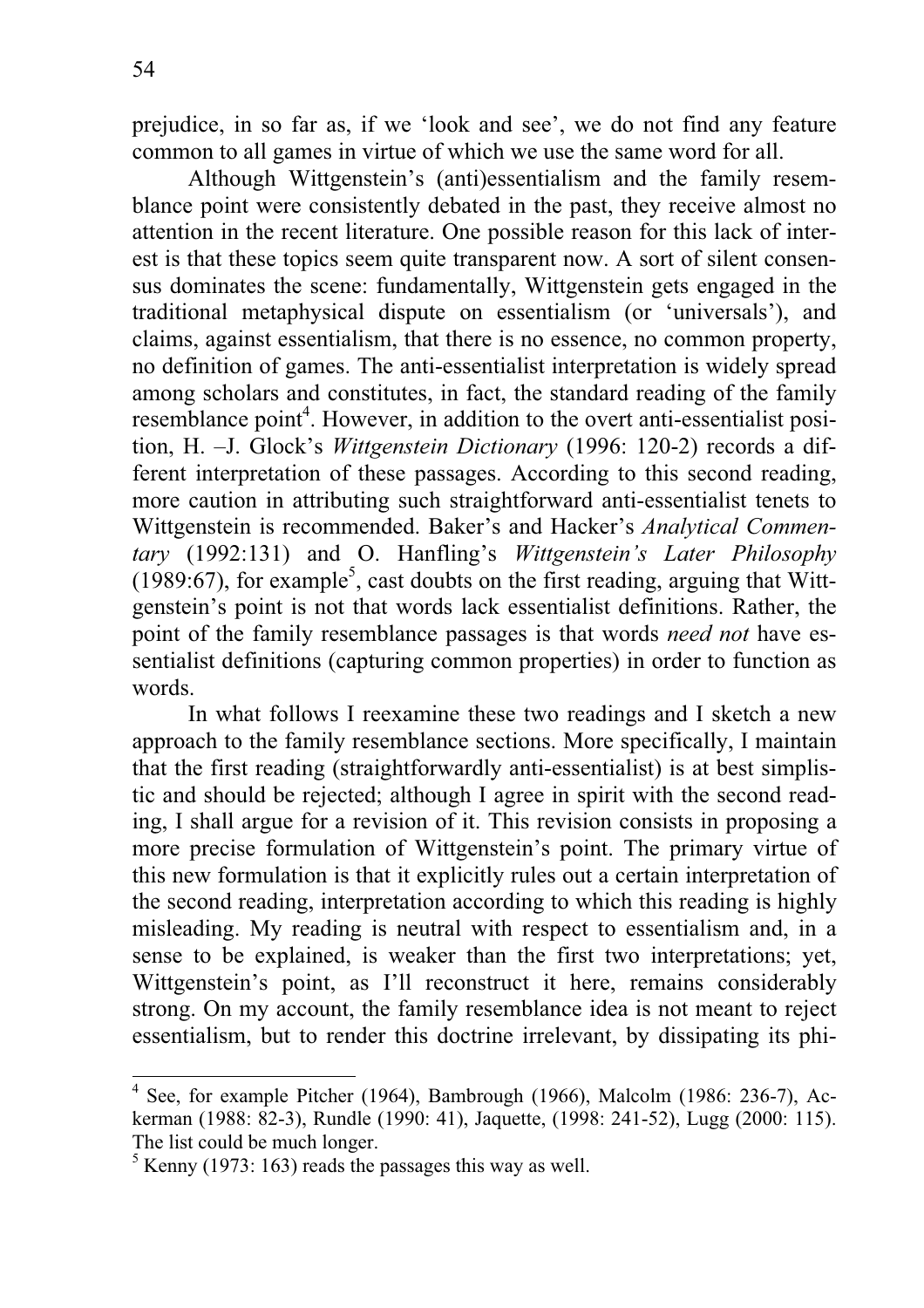losophical force. The role of these sections can be better understood in light of the provocative aim of Wittgenstein's philosophical method, as stated (for instance) at PI 133: "[t]he philosophical problems" - associated with essentialism in this case, "should *completely* disappear".

On my account then, the apparently well-understood family resemblance point should be read in a metaphilosophical key. Part of my project in this paper is to challenge the almost unanimous opinion according to which Wittgenstein's metaphilosophical views are rather incoherent, or even mistaken altogether. Highly idiosyncratic, his views on the therapeutic nature of philosophy are considered "the weakest part of Wittgenstein's later work – slogans unsupported by argument (…), which can be isolated from the rest"<sup>6</sup>. I maintain that these characterizations should be resisted; to the extent that my account of Wittgenstein's position on essentialism is convincing, it can render the connection between what he is doing and what he is saying about what he is doing (his aims and methods) more perspicuous.

### *The first interpretation*

Traditionally, essentialism claims that things have two different kinds of properties: some of them are essential, and the object must posses them to be what it is, while others are just accidental. Unlike recent essentialist doctrines (which employ the tools of various systems of modal logic to distinguish between different kinds of necessity statements<sup>7</sup>), traditional essentialism illustrates the "definitional conception of essence"<sup>8</sup>. According to this type of essentialism, the essential properties (which, when put together, presumably constitute *the* essence) of a term T are captured by the *analytical definition* of 'T'. The definition mentions those properties that are both necessary and sufficient for T to be what it is. A good example (not surprisingly found in a formal language) can be the analytical definition of 'even number': for every n, n is an even number if and only if (n is a natural number and n can be divided by 2). As it is evident, however, Wittgenstein's discussions in PI 65-71 are related to definitional essential-

 $\overline{6\text{ As H.} - \text{J. Block records in (1996: 294)}}$ 

<sup>7</sup> One well-known distinction I have in mind here is, of course, between necessity *de dicto* vs. necessity *de re*. Another is between necessary properties as applied to individuals vs. applied to kinds. None of them plays any role in this paper.

<sup>&</sup>lt;sup>8</sup> For the distinction between the definitional and the modal conceptions of essence see Yablo (1998).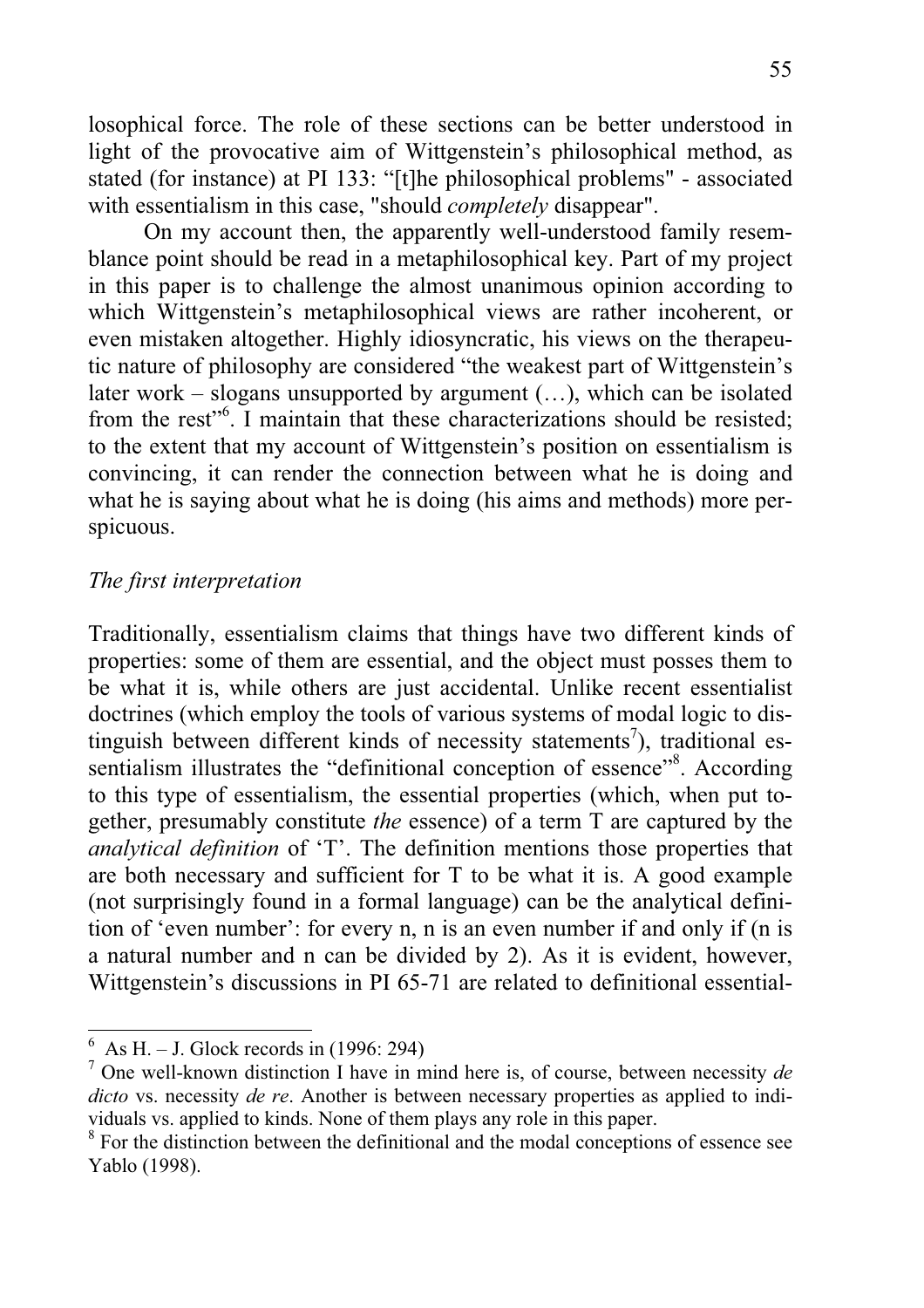ism, since he repeatedly addresses issues concerning the definition of a concept. For this reason, I shall discuss here only this version of essentialism<sup>9</sup>. To begin with, let me outline three interpretations of Wittgenstein's view on definitional essentialism I focus on in this paper.

Assuming that the target of PI 65-67 is definitional essentialism (there is a common feature, a definition of games), the first interpretation summarizes the anti-essentialist reading, straightforwardly denying definitional essentialism:

(1) There is no analytic (essentialist) definition that captures the common feature ('essence') of games.

Hanfling (1989: 67, 2002: 90) and Baker and Hacker (1992: 131) read the family resemblance point in PI differently:

(2) A concept-word like 'game' does not need an essentialist definition of games in order for speakers to apply 'game' correctly.

The third reading will be argued for in this paper:

(3) Speakers do not need to know an essentialist definition of games in order to apply 'game' correctly.

A few preliminary remarks on these three readings are in order. The first, straightforward anti-essentialist interpretation takes (1) to be Wittgenstein's point in the family resemblances passages. I'm going to reject this view. Thesis (2) outlines the second reading and, although I'm rather sympathetic to it, I'll argue that it can be misleading. I propose (3) as expressing Wittgenstein's point in the family resemblance passages.

Proposition (1) is what is usually called an ontological thesis. It is a thesis about the (non)existence of an essential, common property. Proposition (3) is, of course, not an ontological thesis; it is rather an *epistemological* point. It tells us about what speakers need to know in order to use a word. As I'll argue, (3) is meant as a *description* with a significant philosophical (therapeutic) relevance. In order to confirm its accuracy, we have to look at the use of words and examine what speakers do when they apply them. Nevertheless, it may be misleading to speak here about confirmation

We are that I do not address in this paper Wittgenstein's very important claim in PI 371,'*Essence* is expressed by grammar'.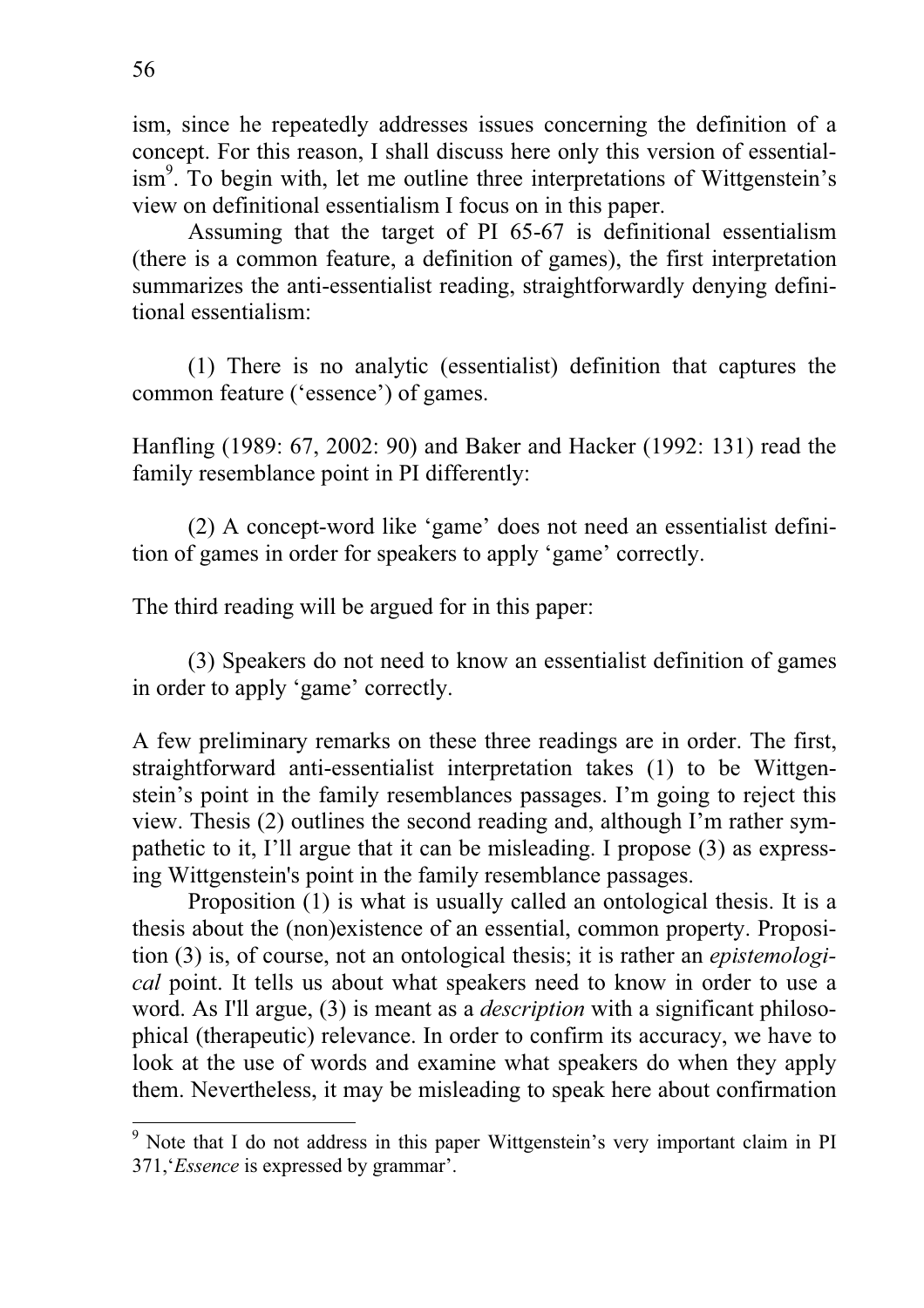or refutation, since, as we shall see, thesis (3) is not meant as a (scientific) hypothesis. Let me address the first interpretation now. The next section will be devoted to the second reading.

As noted, commentators do not usually distinguish between theses (1), (2) and (3) and claim that Wittgenstein advanced the first thesis. A recent sample of this reading is D. Jacquette:

Wittgenstein illustrates the failure of essentialist definitions to identify the essence of the concept game (…). The class of things we call 'games' is so diverse and open-ended that we cannot arrive at any common set of distinguishing properties. (1998: 241)

After quoting PI 66, Jacquette goes on and points out what he believes is Wittgenstein's underlying point:

The empiricism of Wittgenstein's later philosophy is evident. Wittgenstein enjoins us to look at the world in order to decide whether or not an essentialist definition of the concept game is possible. (1998: 242)

Although Jacquette's emphasis on a certain empirical aspect in Wittgenstein's strategy is not completely beside the point (I shall clarify later why this point about Wittgenstein's empiricism is still ambiguous), an obvious objection plagues this reading. If Wittgenstein's thesis were (1) - the ontological one, then Wittgenstein's empirical procedure ('to look and see') was not appropriate for supporting a thesis like that. If one looks for the essence of games, for a definition of games, and one does not find them, then this failure proves nothing. If one does not find what one looks for, then there are always two explanations of the failure: either there is nothing to be found indeed *or* one does not look at the right places in the right way. Why should essence be that kind of thing that could be found by following the method proposed by Wittgenstein – by 'looking and seeing'?

It is hard to believe, then, that the method Wittgenstein seems to advance here, namely to *look* at how things *are* and then take note, *describe* what we actually *see*, can produce any persuasive outcome. I emphasize this point because this objection is directly relevant to one of his main metaphilosophical thesis, according to which "philosophy really *is* purely descriptive" (BB: 18), hence "we must do away with all *explanation*, and description alone must take its place" (PI 109). As the above objection shows, by proceeding in light of these claims, Wittgenstein cannot yield any philosophically convincing result, hence the almost unanimous dis-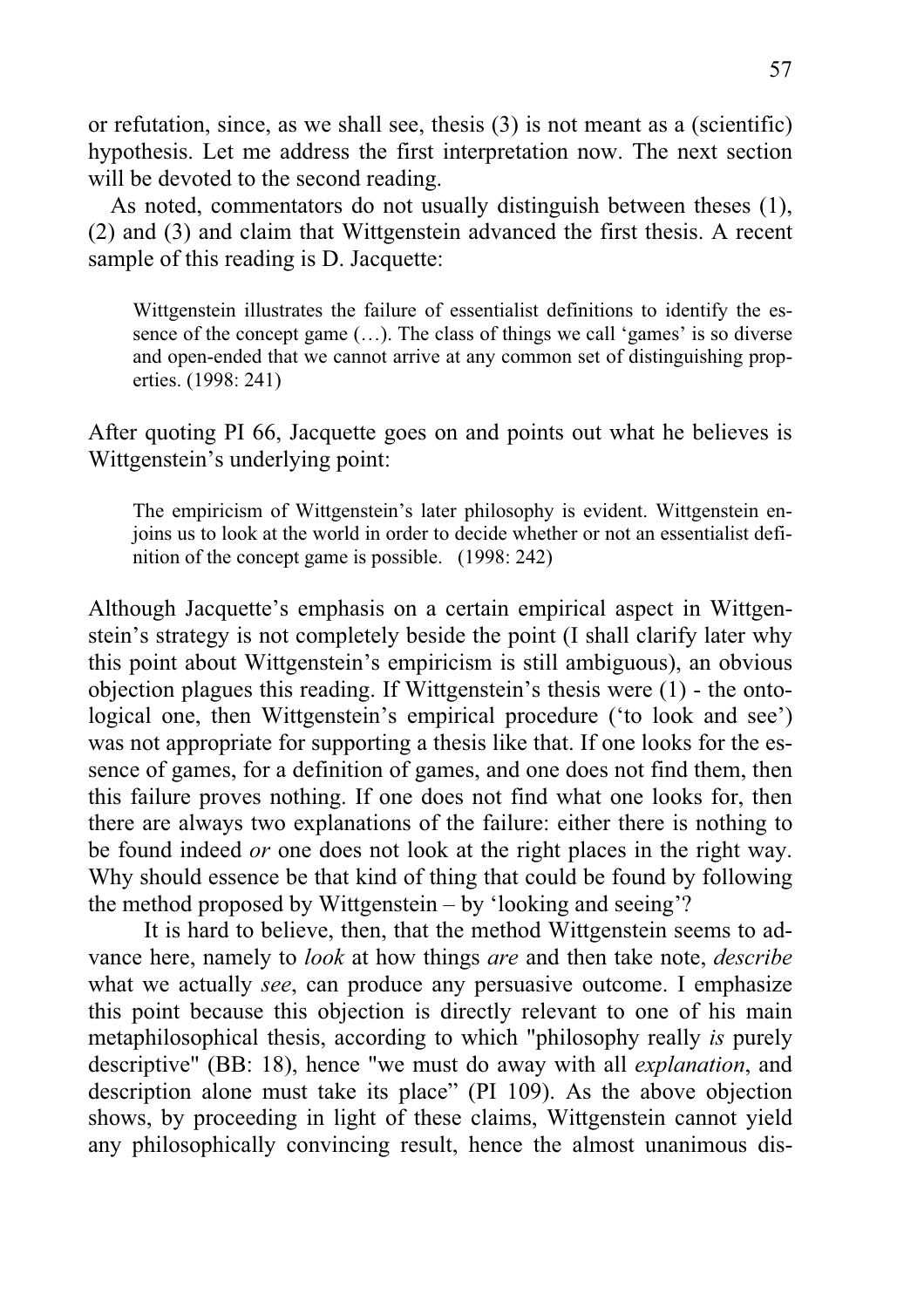$\overline{a}$ 

missing attitude toward these views. However, as I'll argue, these views on the philosophical virtues of descriptions deserve, in fact, much more credit when put in relation to a correct interpretation of these passages.

I think then (as Baker and Hacker claim too $10$ ) that the above objection is very convincing; moreover, no textual evidence exists to the effect that Wittgenstein answers it, although he is aware of it. In (BB: 18, 35), for instance, he warns that, due to her following the method of the natural sciences, the essentialist tends to think that a question such as "What is the definition of 'game'?" has the same status as a scientific question. When the essentialist is faced with the failure of finding a common feature of games (to be captured in a definition), she replies that, as it often happens with some scientific questions, no answer has been discovered *yet*. And, if no definition has been formulated yet, it simply doesn't follow that a definition does not exist. This simple reasoning should be enough to show that, if Wittgenstein were to hold (1), then this would be a very weakly supported claim, worth of little philosophical interest.

### *The second interpretation*

I argued that one misleading way to read Wittgenstein's family resemblance point in PI was to claim that he endorses thesis (1), thus failing to distinguish between theses (1), (2) and (3). As I noted earlier, Baker and Hacker (1992) and Hanfling (1989, 2002) dismiss thesis (1) as capturing Wittgenstein's point. According to Baker and Hacker (1992: 131) the correct reading is as follows:

[Wittgenstein refutes] the philosophical dogma that a concept-word is correctly applied to each of a set of objects *only if* these share some common feature in virtue of which they fall under this concept. (Italics added)

Hanfling's reading highlights the contrast with the first anti-essentialist reading (1989: 67):

<sup>10</sup> Baker and Hacker (1992: 131) write: "Does Wittgenstein prove there is *nothing* common to all games? That we can *never* discover a common property? By running through various kinds of games, he marshals inductive support for this negative existential statement but might it not be refuted by a more penetrating analysis of games? His claim seems precarious, but also unnecessarily strong."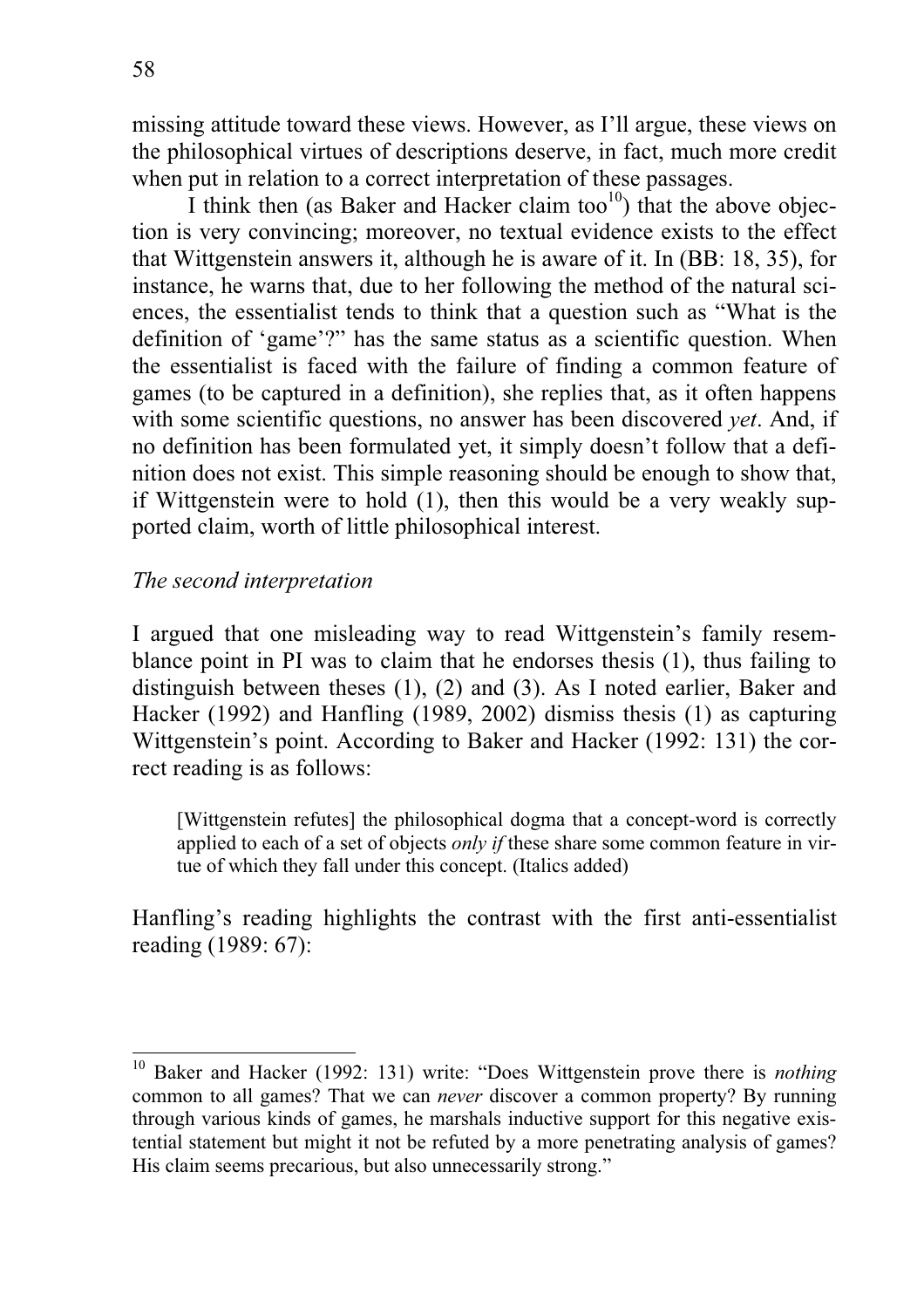The crucial issue is not whether words have (…) an essentialist definition, but whether they *must* have one, in order to function as words. It is the second claim that Wittgenstein denies $^{11}$ .

The two passages above outline a different reading of Wittgenstein's point, summarized in Hanfling's (2002: 90) statement:

[T]here *need* not be… such set of conditions [an analytic definition] (…). [A] word can function perfectly well without this support.

On my understanding of their views, Hanfling, Baker and Hacker seem to think that Wittgenstein's point is thesis (2), outlined above, which amounts to this:

(2) It is not necessary that a concept-word have an essentialist definition in order for speakers to apply that concept-word correctly.

Or equivalently: we can find (some) words that lack essentialist definitions (since things lack common, essential features to be captured by these definitions); however, despite that, speakers use them correctly.

Several remarks are in order. Note, first, that this reading is a serious improvement to the simplistic thesis (1). Thesis (2) emphasizes not only the lack of an essential feature (as thesis (1) does), but also *the role* this feature is meant to play in the use of the word. The Baker-Hacker-Hanfling interpretation correctly underscores the crucial aspect here, namely that Wittgenstein does not merely and dogmatically deny the existence of a common feature. In his view, this denial should not be separated from the role this feature is meant to play in speakers' use – to "make us use the same word for all" (PI 65). This second reading illustrates the fact that the role assigned to the *use* of the word is fundamental for the later Wittgenstein's philosophical methodology.

My main concern about this reading is that, despite the new and correct emphasis on use, it may not completely succeed in avoiding the misleading suggestions made by thesis (1). This is apparent when we interpret thesis (2) as follows. A defender of thesis (2) has to present some cases in which both clauses present in thesis  $(2)$  hold, namely:

 $11$  Similarly, Glock (1996: 121) remarks: "[The] qualms about the claim that games have no common defining characteristics [see footnote 11] leave intact the more modest claim that they *need not* have any such thing in common [on account of which speakers apply the word 'game']."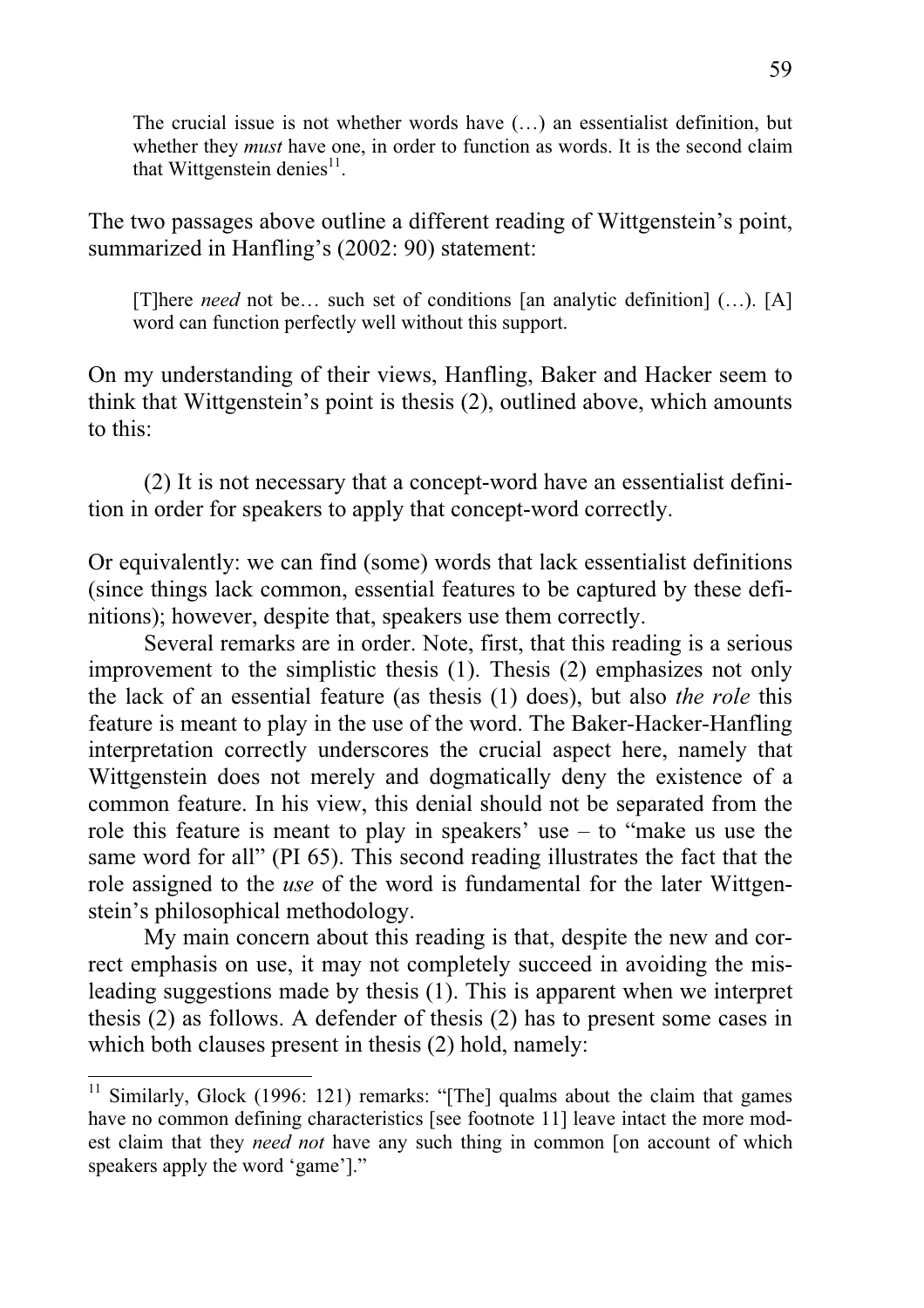(i) to present some words that lack essentialist definitions (or, equivalently, a class of things that lack a common, essential feature)

and

 $\overline{a}$ 

(ii) to show that speakers can use those words even in these circumstances.

Games serve here as an example satisfying both these clauses.

Let me note two things about clause (i). First, clause (i) is equivalent with thesis (1) and, for this reason, thesis (2) presupposes thesis (1). Second, clause (ii) is subaltern to clause (i): thesis (2) reads, in fact, "it is possible that (some) words lack essentialist definitions and, *even in these circumstances*, speakers can apply them correctly". However, clause (i) is, as we saw, very problematic. No proof can be convincing for the essentialist: even if nobody has found a definition of 'game' yet, this does not prove that a definition does not exist or won't be found in the future. If no way to defend a clause like (i) is available, then, in so far as thesis (2) presupposes it, no strategy to defend thesis (2) can be very promising as well.

Therefore, despite its merits, thesis (2) seems to pose the same difficulties as thesis (1); hence its defense is no less problematic. These difficulties stem from the fact that one's commitment to thesis (2) appears to entail one's commitment to clause (i). To be sure, I'm not claiming that Hanfling, Baker and Hacker have intended this entailment<sup>12</sup>. Yet I'm claiming that thesis (2) is ambiguous; as it stands, an interpretation of thesis (2) is possible that suggests this problematic entailment. Consequently, precautions should be taken to the effect that the above interpretation (involving clause (i)) is ruled out.

As I suggested when I motivated my proposal of thesis (3), my view is that Wittgenstein *does not even address* thesis (1); he simply does not engage in a dispute over it. Moreover, as we'll see, the interesting philosophical point he makes in those passages does not depend on his direct refutation of definitional essentialism. My reading is slightly different, being captured by the following thesis (put in a form similar to thesis (2) but equivalent to thesis (3) above):

<sup>&</sup>lt;sup>12</sup> Hanfling confessed (in personal correspondence) that his intentions were along the lines of thesis (3). He denied any relevant difference between thesis (2) and (3).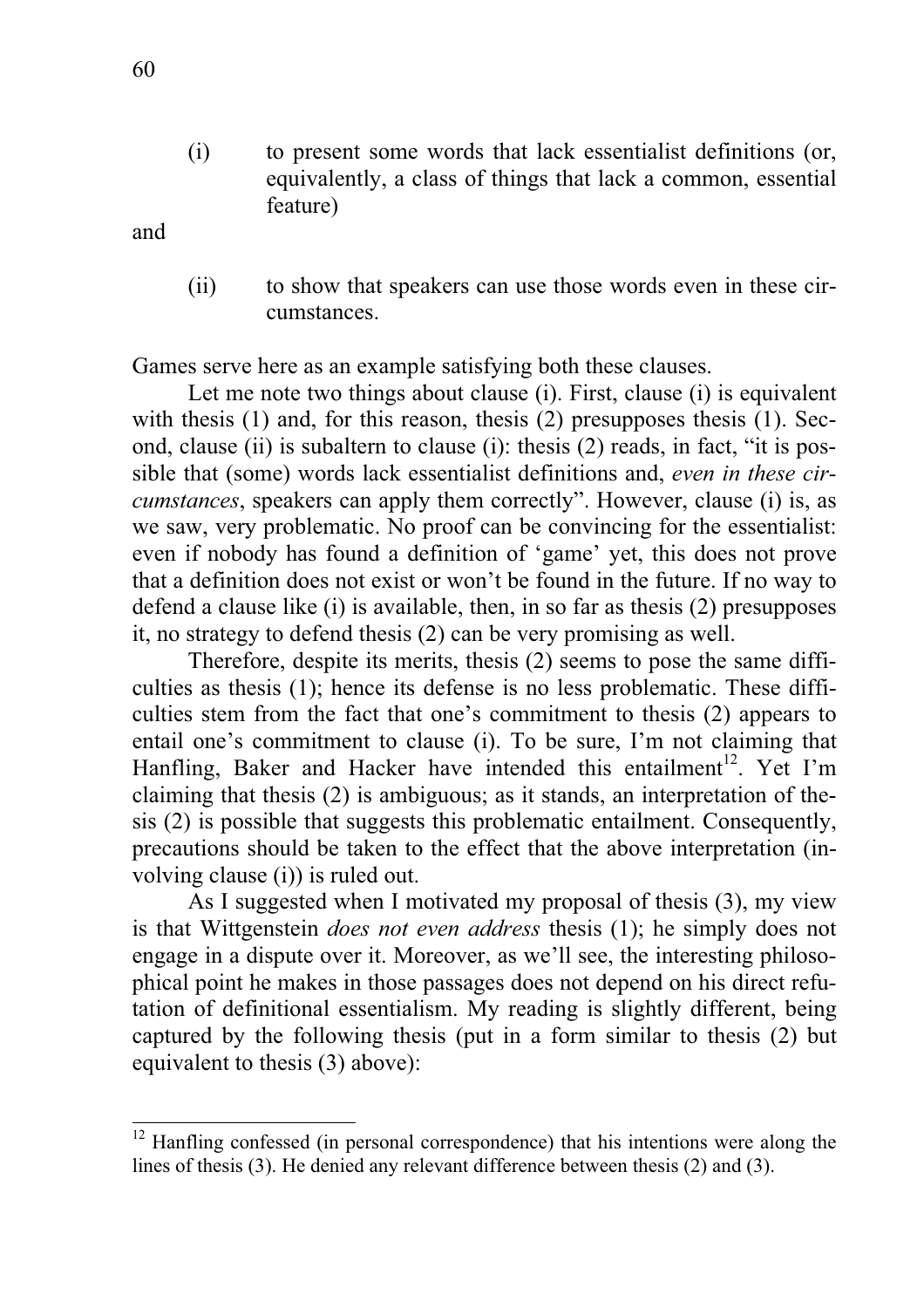(3) It is not necessary that *speakers know* essentialist definitions in order to apply words correctly.

Or, equivalently: even if the speakers don't know the essentialist definition of a word, they are nevertheless able to use it correctly. I assent, therefore, to a revised version of the second reading. In Hanfling's case, my reading runs like this: a word can function perfectly well without speakers knowing how to formulate its definition<sup>13</sup>. In the Baker-Hacker version, the modification I propose is similar. Their point should be understood as follows. The philosophical dogma that Wittgenstein refutes is that a concept-word can be correctly applied to each of a set of objects only if speakers know the common feature shared by these objects, in virtue of which they fall under this concept. I thus maintain that Wittgenstein's concern is not related to what must be (objectively?) true about *concepts* - namely, that their use is conditioned by their having an essentialist definition, but to what *speakers* actually know in order to use them. My proposal restraints the second reading to what is accessible to speakers; it also explicitly rejects the suggestion that Wittgenstein held a sort of substantial (negative) thesis about how the relation between language and world ('there is no definition of games') is reflected in speakers' linguistic behavior ('despite that, speakers can use the concept').

Thesis (3) is, however, weaker than thesis(1), since (1) entails (3) and (3) does not entail (1). If, in some cases, ('objectively') there is no definition of a concept (i.e. 1), then, obviously, speakers cannot know it, hence it cannot be the case that to know the definition is necessary for the correct use of the concept (i.e. 3). But this entailment raises no difficulties, since thesis (3) is not defended on the basis of (1). Thesis (3), as we saw, is not inferred from a prior proposition, rather it is endorsed by descriptions of the speakers' linguistic behavior. On the other hand, (3) contains no reference to what is, so to speak, 'objectively' the case as regards the existence of definitions. Essentialist definitions may or may not exist, thesis (3) remains silent on that; it just states that knowledge of definitions is not mandatory for a correct usage. That is, (3) neither entails nor contradicts (1), i.e. the truth of (3) does not rely on (1). (Although (1) entails (3), if (1) is false, (3) can still be true.) Although (2) makes a statement with respect

<sup>&</sup>lt;sup>13</sup> Naturally, this is not to say that speakers can use a natural language word without being able to offer any justifications (such as clues, resemblances etc.) as to why this use is appropriate. What is denied is the knowledge of a specific definition such as that available for formal concepts like 'prime number' or 'denumerable set'.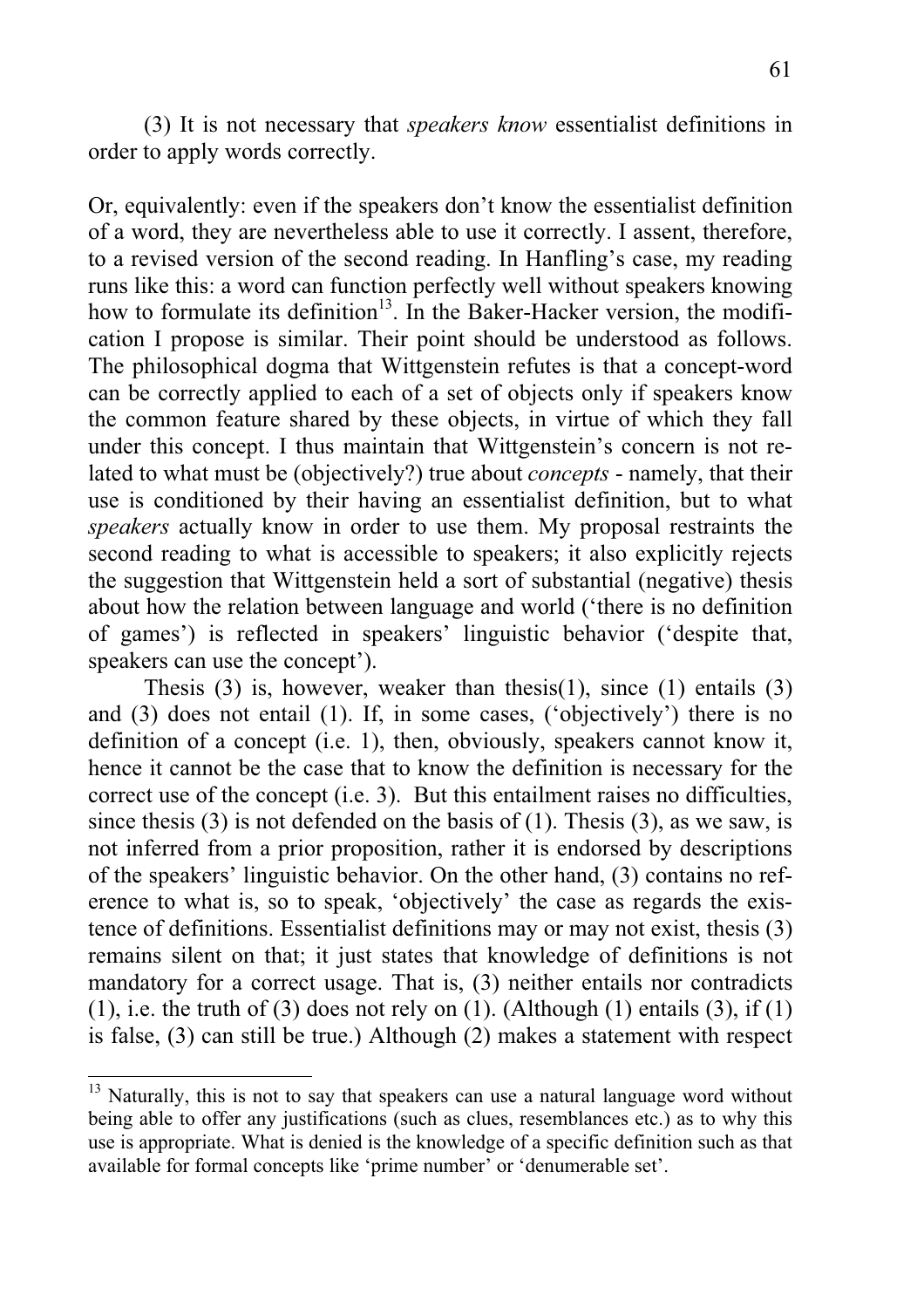to the role the (existence of the) definitions play for speakers, the defense of thesis (3), unlike that of thesis (2), does not involve thesis (1). (We saw that according to the interpretation I sketched above thesis (1), being equivalent to clause (i), is in fact part of thesis (2).)

Summing up, the main gain in accepting thesis (3) as the correct interpretation of the family resemblance point is that the 'defense' of thesis (3), unlike that of thesis (2), makes no appeal to the validity of thesis (1). Thesis (3) possesses then a virtue that (a certain interpretation of) thesis (2) is lacking, namely the independence from the highly problematic thesis (1). Whether or not thesis (1) is true or false, what thesis (3) says is still valid. Thus, thesis (3) is *neutral* with respect to thesis (1). Note, however, that although (3) does not reject essentialism, the effect of (3) on it is no less philosophically relevant: (3) says the existence of a common feature has *no function* in our use of the word.

As I see it, Wittgenstein's main point is – no surprise - about speakers' *use* of words. He wants us cured of the assumption that there must be a requirement imposed on us*,* on speakers, requirement consisting in being able to point out to the essence of games while we use the term 'game' correctly. In the reading I advance here, the role of use is emphasized in the second clause of thesis (3): first, speakers don't know the definition; second, they use the word correctly. As Wittgenstein urges frequently, by paying attention to speakers' everyday use of natural language concepts we can see that we do not feel, in fact, the pressure of the requirement to be able to identify a common feature while we use the terms correctly. It first looks like we do need to meet this requirement. Yet, when we *really* look at our everyday use, we discover that we ought not feel, in fact, this need. (As Wittgenstein says somewhere, it is not "our real need"<sup>14</sup>). The essentialist argues that the requirement 'objectively' exists, and she, *qua* metaphysician, feels its constraint, its (metaphysical) pressure. Despite that, natural language speakers (including the essentialist *qua* speaker of everyday language) can confess that they do not feel the pressure of the requirement in the everyday use of words, since speakers do not need to identify a common feature in order to use the term 'game' (for instance) correctly. Thus, by looking at use in a certain way, we ought to discover – Wittgenstein urges - that this pressure has a curious status: it is like a need that we,

 $\overline{a}$ <sup>14</sup> This is the sense in which I take Stanley Cavell's (1979: 187) point: "But I think that all that the idea of "family resemblances" is meant to do (…) is to make us dissatisfied with the idea of universals as explanations of  $(...)$  how a word can refer to this and that and that other thing, to suggest that it fails to meet 'our real need'."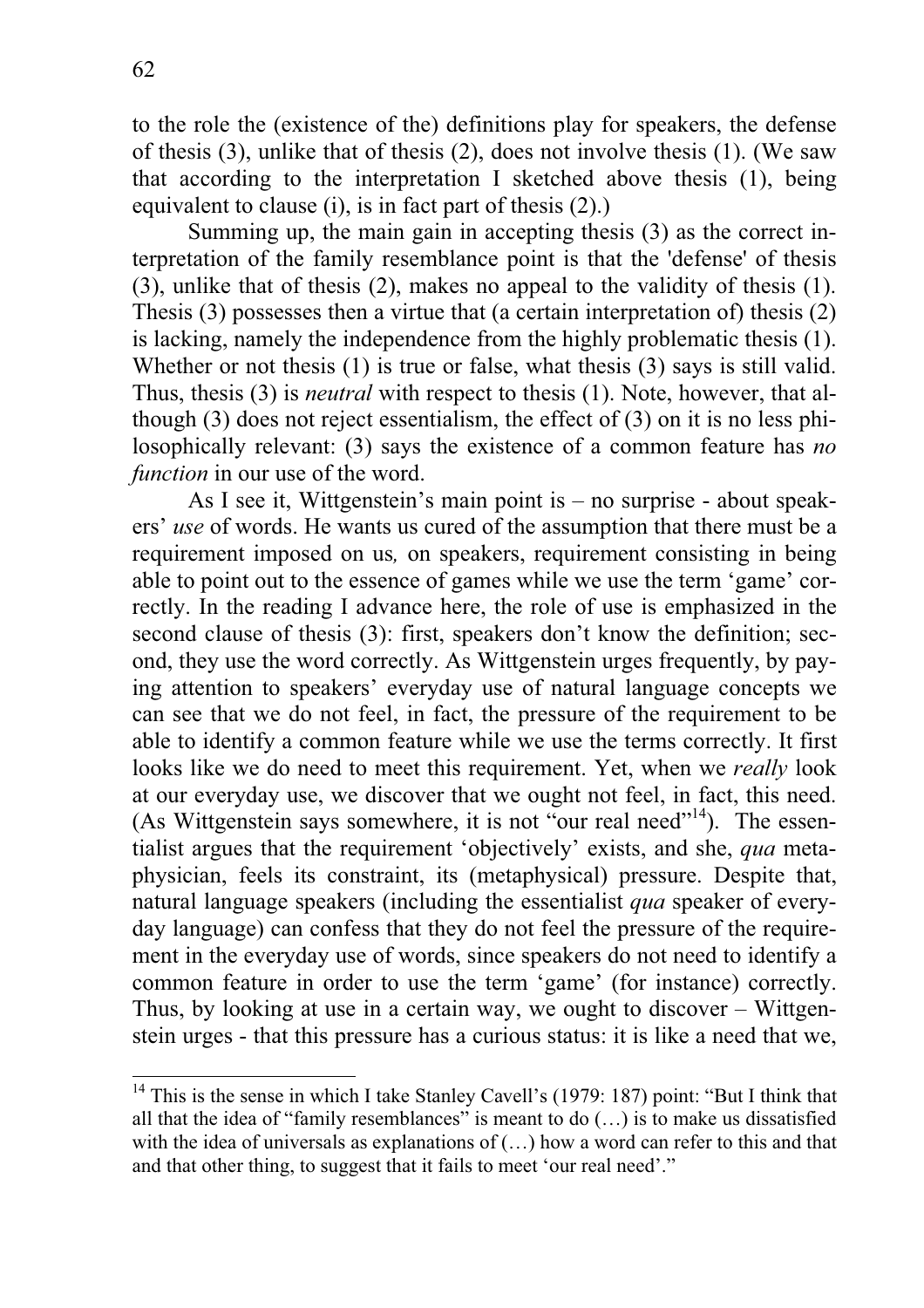as speakers of natural languages, do not feel. Therefore, we should ignore this supposed requirement, we can dispense with concerning about it. When this happens, to use Wittgenstein's own terms, the 'therapy' succeeds, we do not feel that 'metaphysical' pressure anymore.

## *More on the proposed interpretation*

Following Hanfling, and Baker and Hacker, I concluded that it is very implausible that thesis (1) expresses Wittgenstein's point. Nevertheless, the second reading inherits the difficulties of the first interpretation (thesis 1) since thesis (2) assumes thesis (1) in the form of clause (i). I proposed thesis (3) as a revision of this second interpretation, thus trying to explicitly emphasize the crucial role *speakers' (everyday) use* of the words has in Wittgenstein's view. Now I make a few more remarks on the nature of thesis (3) and on how it squares with later Wittgenstein's overall (meta)philosophical views.

Characteristically, Wittgenstein's main strategy to defend thesis (3) consists in asking us to pay attention to 'what is going on' when we use a word. It is this concern, I contend, that gets addressed in the family resemblance passages too. Like in many other places throughout PI, Wittgenstein's main point in directing our attention toward this aspect is to make us realize that there is nothing that constantly and mysteriously *accompanies* our use of a concept. As a matter of fact, we do not (unconsciously) identify a common feature of games and we do not have an essentialist definition in mind while we use the word 'game' correctly. Therefore, as a matter of *fact*, we need not identify some common feature when we use a word - that is exactly thesis (3).

It is worth noting that Wittgenstein's way to proceed in PI 66 is, in fact, an illustration of his overall philosophical strategy, summarized in PI 127: to assemble reminders for a particular purpose. (Note that this view belongs to the aforementioned group of idiosyncratic statements regarding the nature of philosophy as well). Specifically, he urges us to remind how we use the word 'game'. Did we identify the common feature in virtue of which we applied the word to card-games? Or to board-games? Did we appeal to any exact definition that would capture that common feature? His answer is definitely 'no'. Our approval of the description performed by thesis (3) is meant to be immediate: we really do not know any suitable definition of 'game', we simply cannot identify that feature; notwithstanding this, we can use the word appropriately. This makes his therapeutic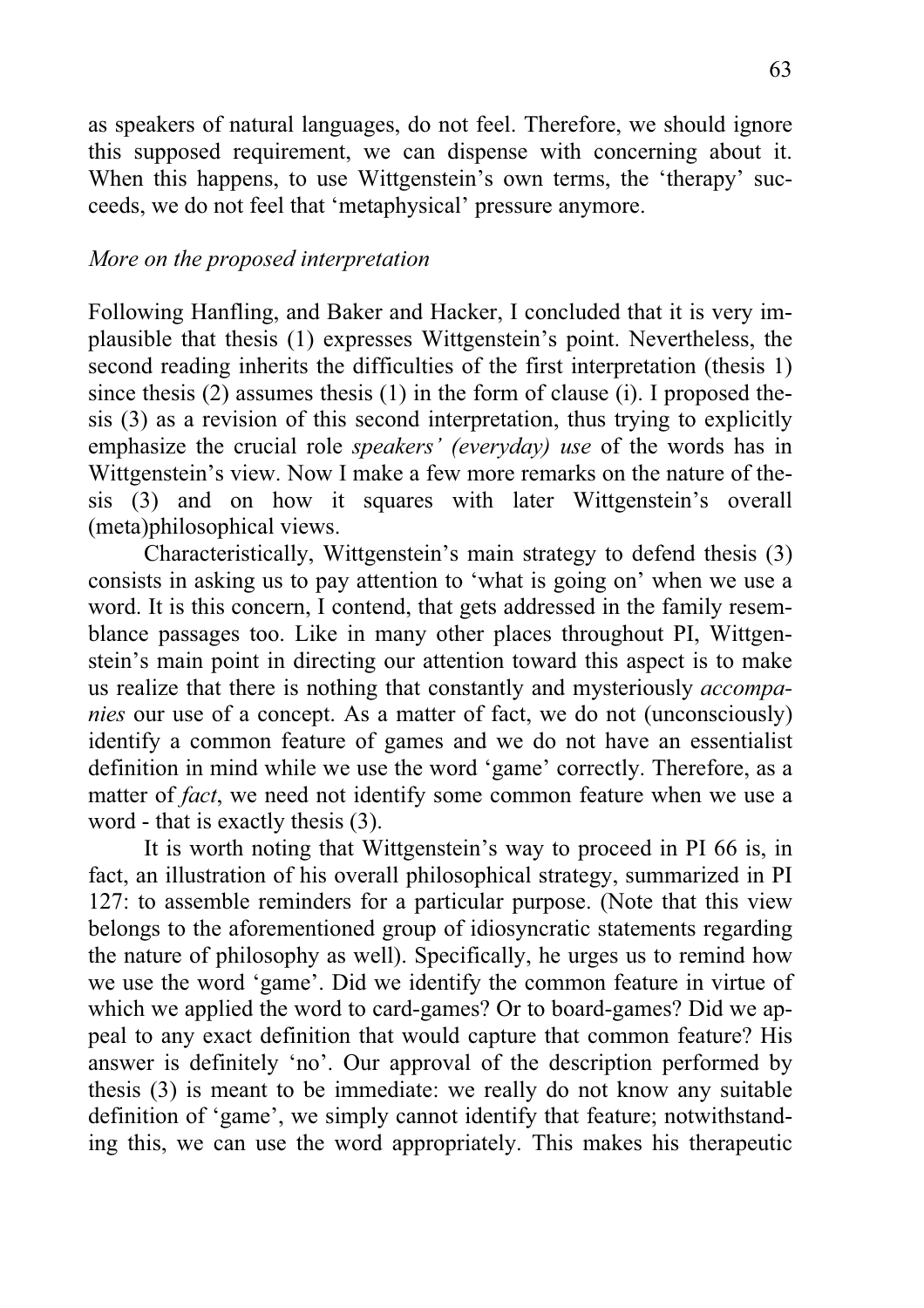purpose clear: to render *visible* that we do not need to assume the (epistemic) burden of knowing the common feature when we apply the word correctly.

Let me add two points to clarify what kind of statement is proposition (3) and a third point to explain its genealogy. The first issue (perhaps only superficially problematic) is the fact that I capture Wittgenstein's position by formulating a sort of (philosophical) *thesis*. Given Wittgenstein's well known rejection of explanations and philosophical theses made clear in PI  $128^{15}$  my term seems to be at odds with his explicit dismissal. However, as I highlighted it earlier, thesis (3) should be read as a *description*, as a way to take note of what is familiar and simple, being always before our eyes (PI 129); hence the word 'thesis' should not worry us here<sup>16</sup>. This is not a thesis in the sense that it states something worth defending, worth explaining by adducing further empirical evidence. Thesis (3) is not worth defending since nobody challenges it. We all know that we do not use any definition when we apply words like 'game' correctly, therefore there is nothing special with the remark that we do not need such a definition. We all know that what regulates our use of words is the way we learn how to use them in childhood, through comparisons, analogies, small clues etc., that is, a complicated mixture of explicit and implicit indications.

Secondly, let me make a few remarks on the labels I used to characterize thesis (3), namely that it is a *description* of what actually goes on in use, making an epistemological point. Being a description of the actual use, it may seem it is an *empirical* point. While I fully endorse the first label – thesis (3) is a description - I used the second one just for convenience: to say that (3) is an empirical statement is misleading. Let me clarify this, thus trying to clarify what is wrong with the above Jacquette's characterization of Wittgenstein's later philosophy as inspired by empiricism.

Wittgenstein does think that it is observations into "the workings of our language" that can support a thesis like (3). These workings are revealed in speakers' everyday linguistic practices. These practices are social practices, objects of empirical research for that matter. We do not infer the grammar of a concept from some prior principles, but learn language by getting involved in a number of paradigmatic situations of language use

<sup>&</sup>lt;sup>15</sup> PI 128: "If one tried to advance *theses* in philosophy, it would never be possible to question them, because everyone would agree to them."

 $16$  Nonetheless, what should worry us here is that our crispy manner of presenting Wittgenstein's view (by advancing and analyzing some theses) is not consonant with the colloquial, self-questioning spirit of the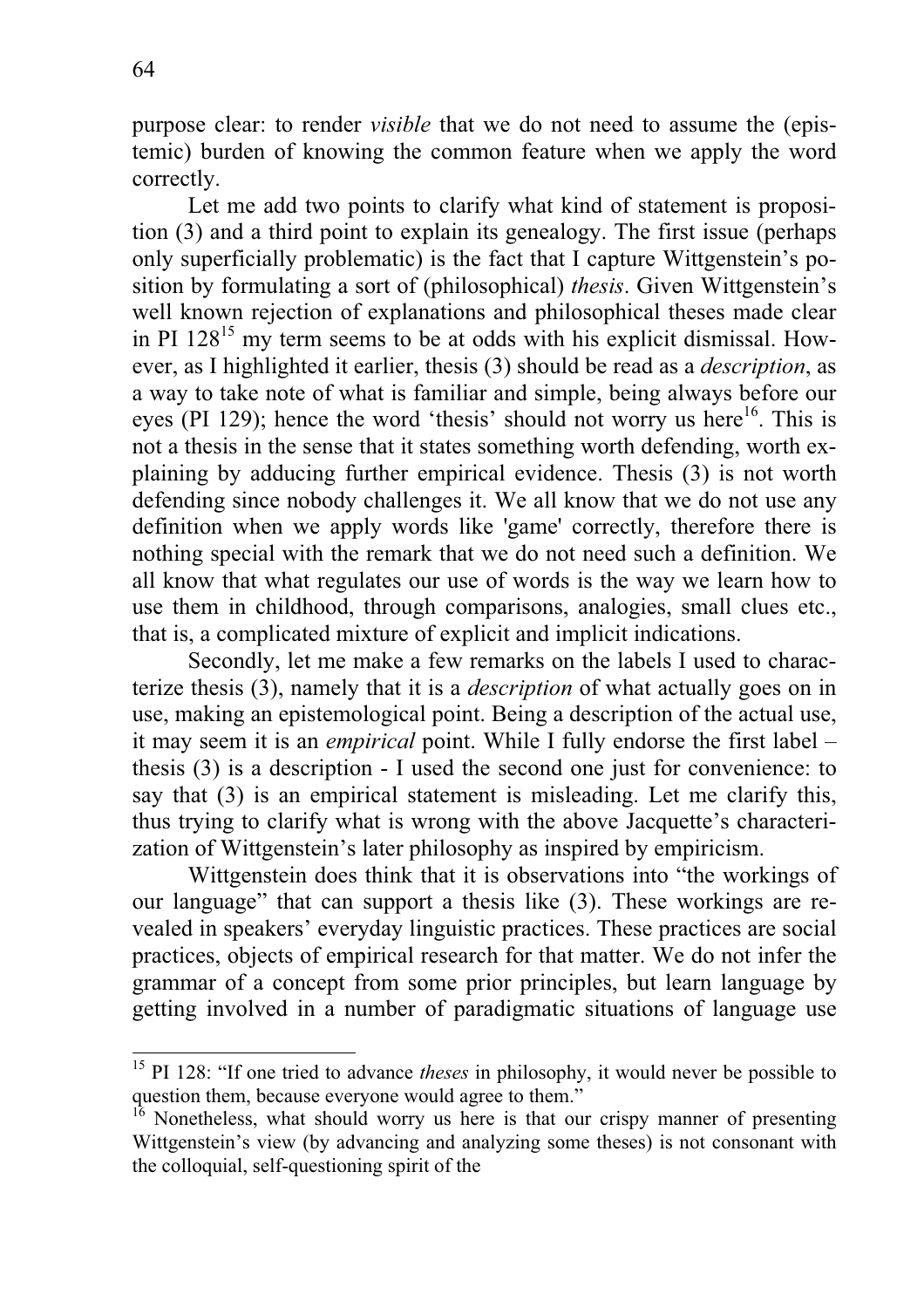(naming, describing, asking, supposing etc.) within these practices. This is the point at which the alleged Wittgenstein's 'empiricism' enters the scene: his grammatical investigations focus on the *actual* linguistic practices. So, on one hand we can say Wittgenstein displays an overall 'empiricist' inclination in directing our attention toward inspecting our use of concepts, toward the actual fact that we do not know and we do not employ any definition when we use the word. On the other hand, Wittgenstein's point is not (as Jacquette claims) that empirical inspections of games confirm us they share no common feature. "To look at the world", as Jacquette put it (in the earlier quote), is, in this context, hopelessly ambiguous. Because our use is part of the world in the sense that it is not a fiction<sup>17</sup>, one may be mistakenly lead to think that Wittgenstein's 'looking at the use' can be subsumed to 'looking at the world', and thus conforms to the traditional empiricists doctrines<sup>18</sup>.

This last point can be made even clearer if we recall the main feature of empirical statements, the possibility of being refuted by further empirical findings. What thesis (3) claims is not meant to be an empirical statement in the sense that it may be overthrown by further empirical investigations. Thesis (3) does not even belong to the domain of scientific, empirical investigation since it is not a hypothesis that has to be tested, it does not reveal a *new* fact, a new property etc. as scientific discoveries usually do. It is a (supposedly philosophically illuminating) description (PI 109), open to everyone's approval; it does not require for that any special instruments or laboratories. What thesis (3) says has always been, is and will always be before everyone's eyes, in a way in which scientific discoveries are not. That thesis (3) is endorsed by straightforward remarks about how we use natural language is in agreement with its 'philosophical' relevance in Wittgenstein's account: "[Philosophical problems] are, of course, not empirical problems", but they can be solved "by looking into the workings of our language" (PI 109). Now it is worth pointing out that this is exactly what the strategy to 'defense' thesis (3) amounts to: to look into these workings and to describe how speakers use the word 'game'. We can make, of course, empirical investigations (linguistic-statistical, say) regarding which

*Investigations*.<br><sup>17</sup> "We are talking about the spatial and temporal phenomenon of language, not about some non-spatial, not temporal phantasm" (PI 108)

 $18$  Hanfling (2000, ch.4) challenges the application of usual classifications (empiricism, rationalism, idealism etc.) to Wittgenstein's views. He proposes the term "participatory knowledge" for the kind of knowledge one acquires when one learns a language.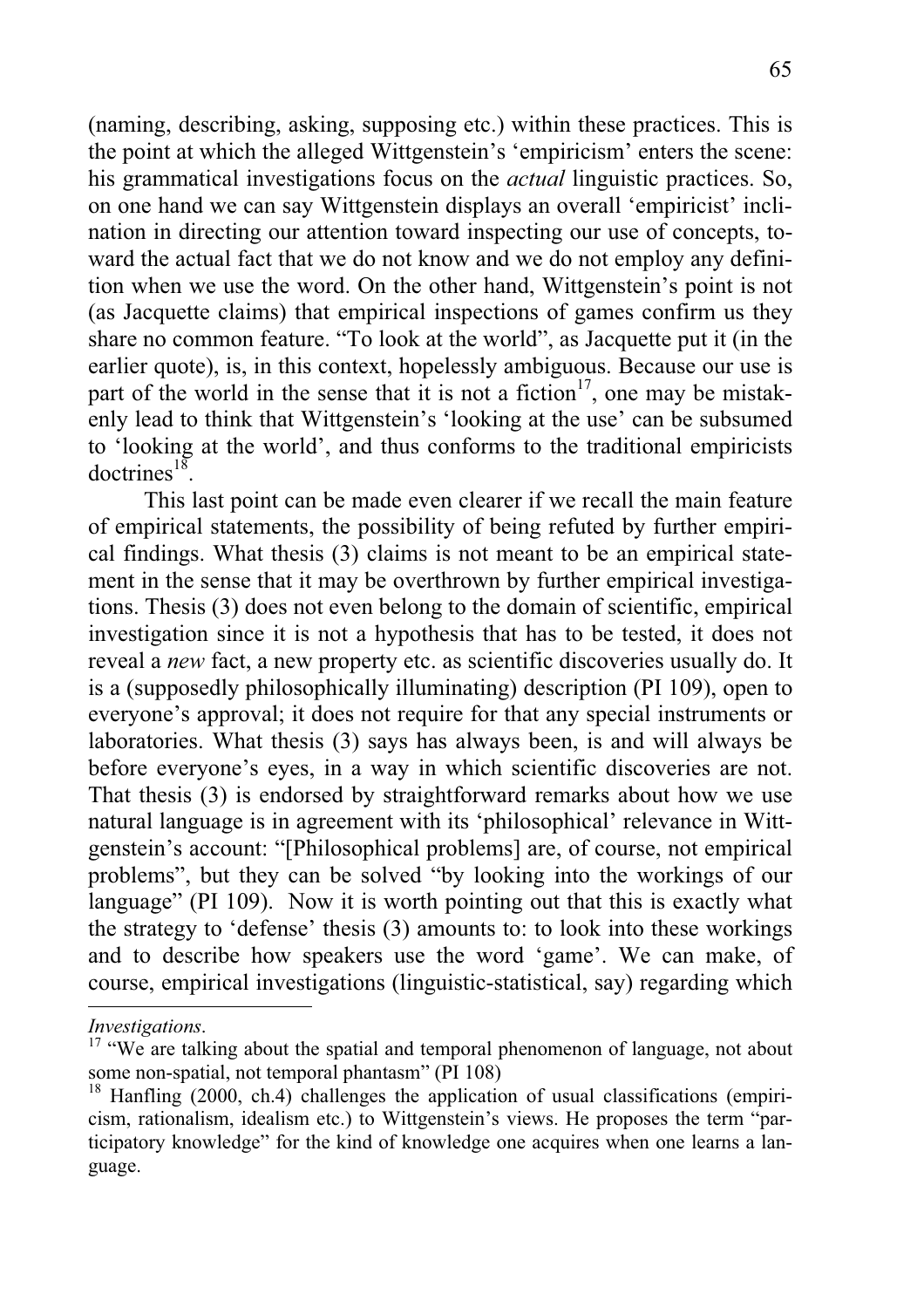features of games are considered the most characteristic for games by some categories of speakers. There might be neurological patterns associated with the use of a certain word; it might turn out that only certain parts of the brain contribute to processing certain concepts, so far and so on. But to claim that further empirical investigations can reveal that we *do* know a definition of games in spite of our denial (namely, that we do not know and do not use any definition when we apply words like 'game') is to get entangled in a form of conceptual confusion. Thesis (3) is a then description with therapeutic power<sup>19</sup>, apt to disperse this confusion.

Wittgenstein's discussion of 'unconscious pains' in (BB: 22-23) can be recalled here to explain in what sense we speak about confusion here. It is the conventions that govern the correct uses of the word 'pain' (its 'grammar') that rule out as meaningless to say we are in pain when we do not feel any pain. The emphasis on 'grammar' here is meant to underscore that this is not an empirical discovery. A scientific (medical) discovery can reveal, for example, that we have internal wounds which are not painful, but no scientific discovery can reveal we have pains which we do not feel. This is so not because pains have some mysterious causal relations to what we feel (beyond what science can bring out), but because of the grammatical relation between concepts like 'pain' and 'knowledge'. We can speak, of course, about 'pains we do not know we have' and say we have these kinds of pain, for example, in the aforementioned case when some internal wounds are not painful. Yet, as Wittgenstein notes in BB, to speak this way is just to introduce new *terminology*, a new concept of pain and not to discover a new empirical fact about pains (i.e., that they can be such that we do not know about them.)

By the same token, no scientific discovery can reveal that, in spite of the fact that we realize we do not know any definition<sup>20</sup>, we *do* know a definition when we apply the word 'game'<sup>21'</sup>. Like "We are not in pain if

-

<sup>19</sup> Recall one of Wittgenstein's own conception of his enterprise: "Philosophy really *is* 'purely descriptive'" (BB: 18).

<sup>&</sup>lt;sup>20</sup> As we'll see later on, Wittgenstein distinguishes between knowing of an essence of games and being able to capture it in words, by formulating a definition: speakers may know about an essence of games but it may turn out that it is ineffable: "it is only other people whom we cannot tell exactly what a game is" (PI 69).

 $21$  Of course, nothing precludes a community of speakers to propose a definition of 'game' and follow it strictly. For such a proposal see PI 76 and Rundle's (1990: 48) (amusing) proposal of the following fifty three-word definition: "games are rulegoverned activities with an arbitrary and non-serious objective, an objective that is of little or no significance outside the game, but which we set ourselves to attain for the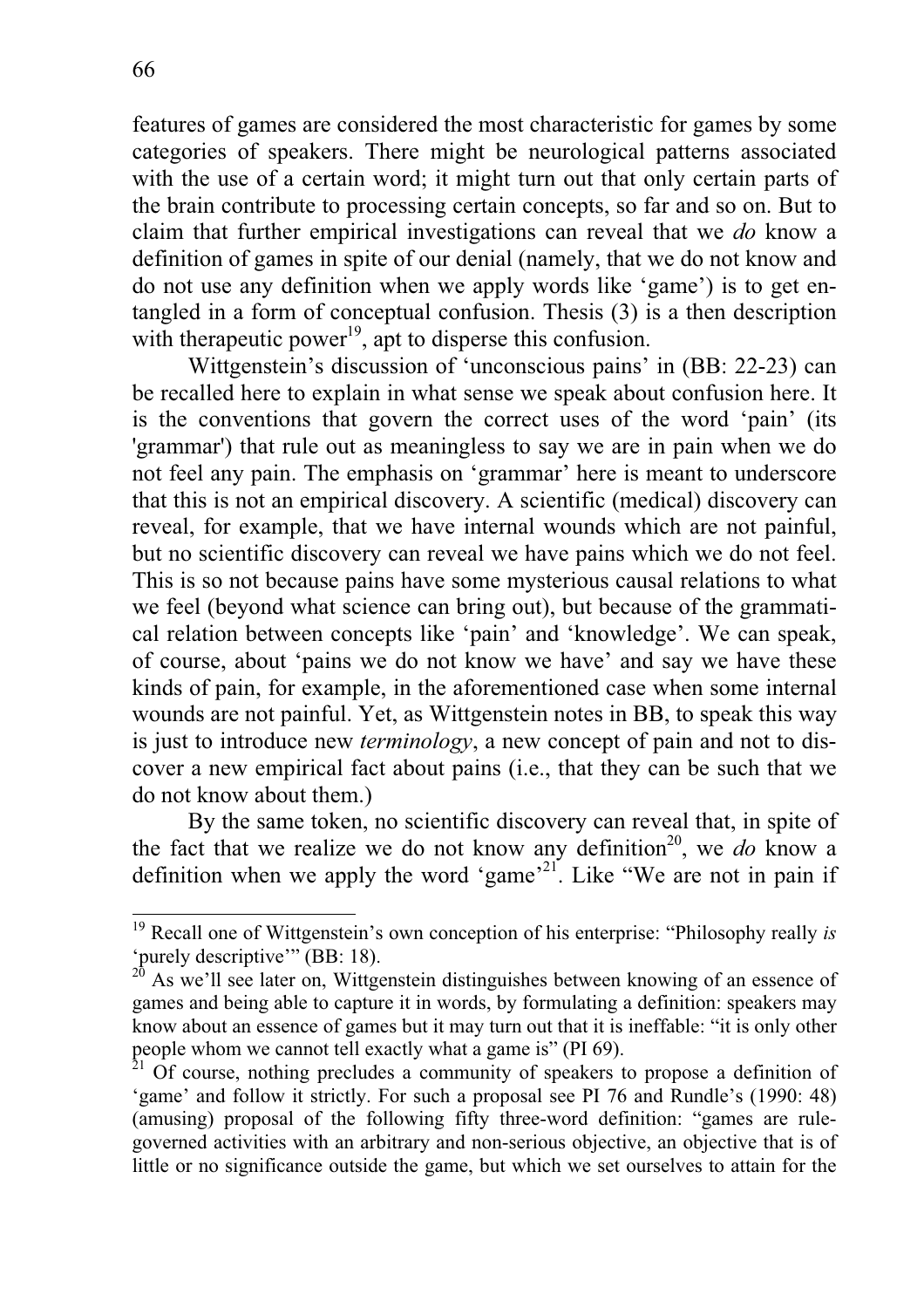we do not feel any pain", "We know what is going on when we apply words"<sup>22</sup> is not a point about how knowledgeable speakers are, a piece of factual information to be confirmed or refuted by empirical research, but a grammatical point. So being, it makes no sense to ask whether or not this is an empirical generalization, a sort of inductive reasoning. Moreover, the wonder how could Wittgenstein think such a statement endorses thesis (3) is out of question. ("Did he ask all speakers how they use words like 'game'?")

Thesis (3) has then a grammatical status; it is established on the basis of *descriptions* of the way we use the words and it is meant to direct our attention toward what everybody already agrees on. It does not state anything new for speakers, it is not a hypothesis, a prediction, but it is prompted by grammatical remarks on our use of the words. Summing up, although Wittgenstein's 'grammatical' remarks on the actual use of concepts are intended as descriptions of what is *actually* going on in language use (hence they can be called empirical in this sense), to speak about "the empiricism of Wittgenstein's later philosophy" without any qualification is seriously misleading.

I close this section with a point about the genealogy of the reading I'm advocating here. My proposal of thesis (3) was prompted up by Backer's and Hacker's (1992: 131) insight that, "perhaps" Wittgenstein's point may be different from, and weaker than, their thesis (2). They suggest that Wittgenstein's point in PI  $65 - 67$  is that the practice of explaining the word 'game' does not mention any essentialist definition of game<sup>23</sup>. In short, Wittgenstein's only concern would be to highlight the fact that in the practice of using a word like 'game' speakers do not explain it in the way the essentialist may expect. I am, again, sympathetic with this sugges-

sake of the fun or other satisfaction that is to be derived from participation in the activity and/or attainment of the objective".

 $22^{\circ}$  The more general version of this proposition, "(Only) we know what is going on in our mind" is either a grammatical proposition, fixing (part of) the meaning of concepts like 'knowledge' or 'mind', or simply nonsensical, when viewed as a deep metaphysical truth (a piece of *a priori* knowledge). See PI, part II, p. 221e.

<sup>&</sup>lt;sup>23</sup> Baker and Hacker (1992: 131) write: "Or perhaps [Wittgenstein needs] only [to] defend the still weaker thesis that the practice of explaining 'game' does not include singling out properties necessary for an activity to be a game". As it stands, the final part of this statement is false, since Wittgenstein himself singles out what seems to be a property necessary to be a game, by calling games 'proceedings' (PI 66). Of course, since there are 'proceedings' which are not games, this is not a *sufficient* property to call something a 'game'. For this remark see also H.-J Glock (1996: 121).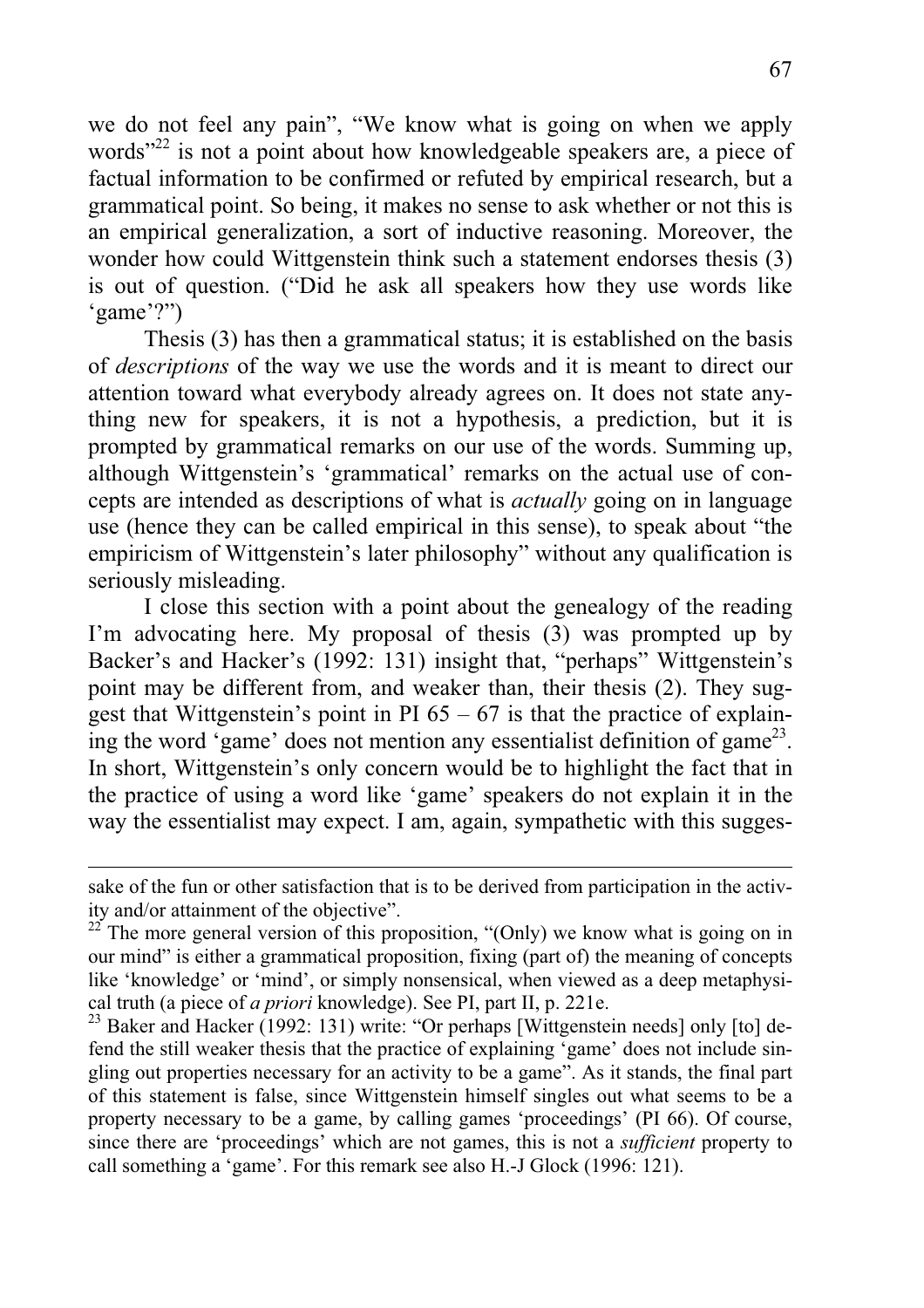tion, even more than with thesis (2). However, if we ask *why* the practice of explaining 'game' does not mention any essentialist definition, any common feature, why speakers do not single out any such definition or feature, we can see that the answer to these questions is provided precisely by thesis (3): namely, because speakers do not know and do not need to know any such definition. The interpretation (3) is thus, I contend, more fundamental than their correct insight, in the sense that it is a thesis like (3) that can account of it. Speakers do not explain 'game' by giving the definition not because they are lazy or stupid, but because they do not know any definition. Thus, in my view, the Baker-Hacker insight is much more on the right track than their thesis (2).

# *Two arguments from textual consistency*

A good strategy to gain credit for the interpretation I propose here is to show that the objections Wittgenstein disputes with his imaginary interlocutor can be read as objections to the reading proposed by my interpretation. That is, given the reading I advance here, the interlocutor's objections arise naturally. In this section I pursue this strategy and I discuss two such objections.

Interlocutor's first objection runs as follows (in PI 69): even if we grant the point that speakers are not able to formulate a definition and explain 'game' by giving examples and by pointing to various resemblances, etc., it may not follow that they do not *know* that feature or definition. It might be that this essence is ineffable: it is "only other people whom we cannot tell exactly what a game is" while we do know what the essence of games is. Wittgenstein reconsiders this objection in PI 75; this objection challenges his assumption that speakers' knowledge of what a game is is completely captured in the explanations they can offer.

I'll address this objection below; before that, let me note that, according to PI 36, this move illustrates a way of proceeding highly characteristic to traditional metaphysics. The picture under whose spell we live indicates that *it must be* something (in this case, an essential feature) that we know and which *accompanies and supports* our use. However, when we question what we know when we use the word, we find nothing - that is, nothing physical, a common feature, to be captured in a definition. Then, because that picture holds us captive (PI 115) and dictates how we must see things, we postulate a *spirit,* something mental able to accompany and support the use of the word. The next step of this metaphysical *expla-*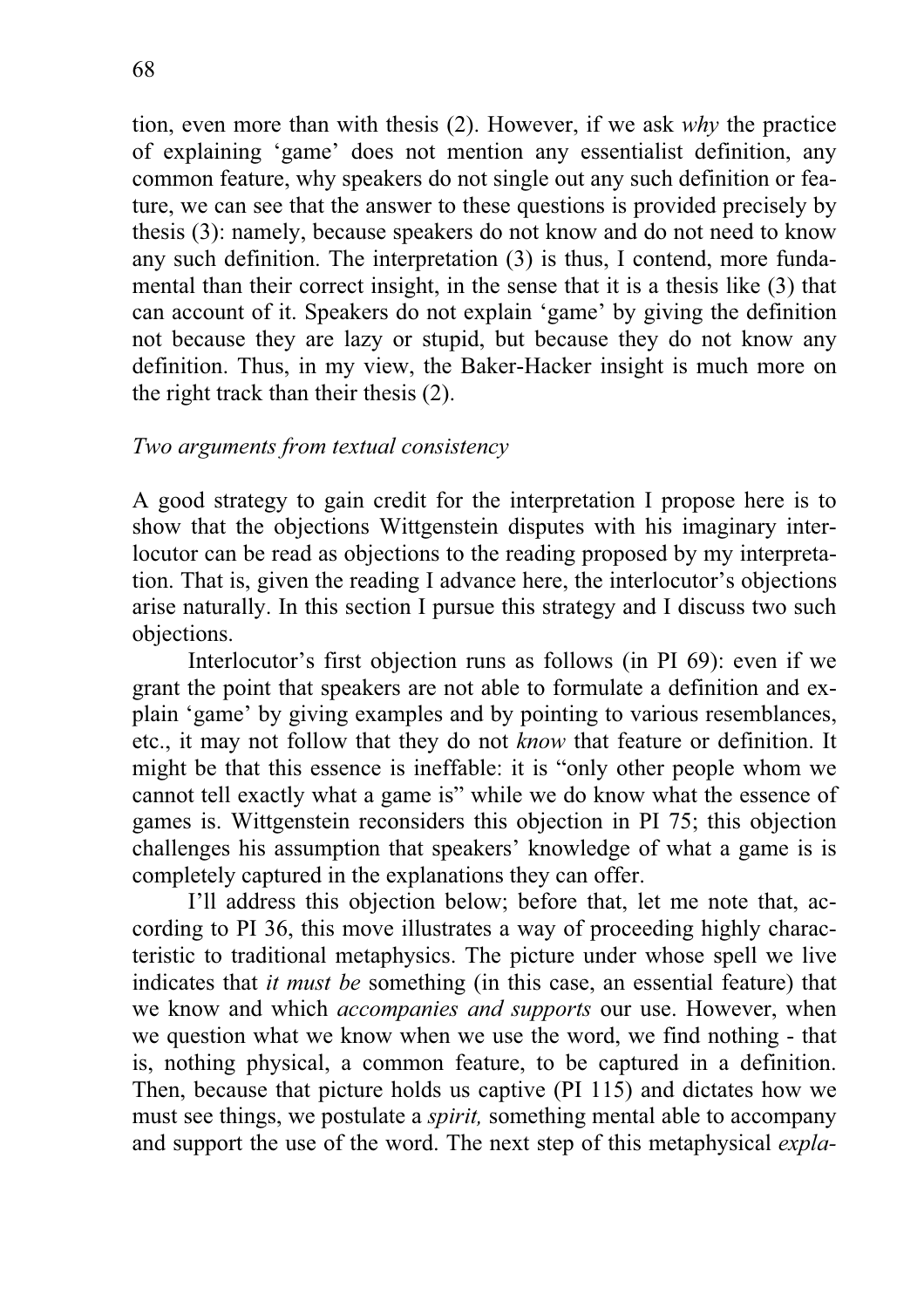*nation* is to suggest that we use this mental, spiritual, ineffable essence as a *guide* to our application of the word, despite the fact that we are not able to find a way to capture it in words, to make it *publicly* available.

In terms of how the text of PI flows, two substantial themes relevant for the first objection follow the family resemblance passages. First, we find Wittgenstein's analyses of what it means *to be guided* and second, his famous remarks about the impossibility of a private language. These points can be interpreted as addressing (not directly, but among other things) the above outlined objection. It does not serve my case here to delve into these two themes, but I count them as providing textual evidence that something like thesis (3) is what concerned in fact Wittgenstein in PI 65 - 67. This evidence is indirect in the sense that the acceptance of thesis (3) doesn't throw light on the difficulties posed by the celebrated 'argument' against the private language<sup>24</sup> or on the interpretative puzzles involved in the discussion about guidance<sup>25</sup>. My point concerns only the consistency of my reading with what follows in the *Investigations*. If it is true that thesis (3) captures Wittgenstein's main point in PI 65-67, then we can see that these discussions follow naturally. Reading the family resemblance point as I suggest here may not help understand what Wittgenstein says about guidance and privacy, but it gives us a promising clue as to why he thought he had to address these topics.

Now I examine whether my reading is consistent with the paragraphs PI 70 and 71, in which Wittgenstein challenges what is usually called Frege's 'ideal' of the determinacy of meaning (Glock, 1996). (Roughly, this is the view that any concept acts similarly to a mathematical function, sorting out things into two perfectly determined categories, those that fall under it, and those that don't.) Consequently, a concept lacking these 'sharp boundaries' is, in fact, not a concept at all. Wittgenstein takes up this second objection and, in PI 71, asks: "[I]s a blurred concept a concept at all?" Formulating it in analogy with the line of thinking proposed by the thesis (2), the Fregean ideal/dogma states that a concept can function only if it has sharp boundaries. It seems then that the PI 71 question asks how the lack of an exact definition of a concept affects its application  $-$  or, at least this is the reading thesis (2) suggests.

<sup>24</sup> There is no such monolithic *argument*, in fact. See Canfield (2001) for a recent reexamination of the issue.

<sup>&</sup>lt;sup>25</sup> See Wittgenstein's meticulous analysis of how we are guided by an arrow (PI 86). by somebody we are dancing with (PI 170, 172 - 190) or by a rule (PI 178) – for this last example, see Kripke's well-known (1982).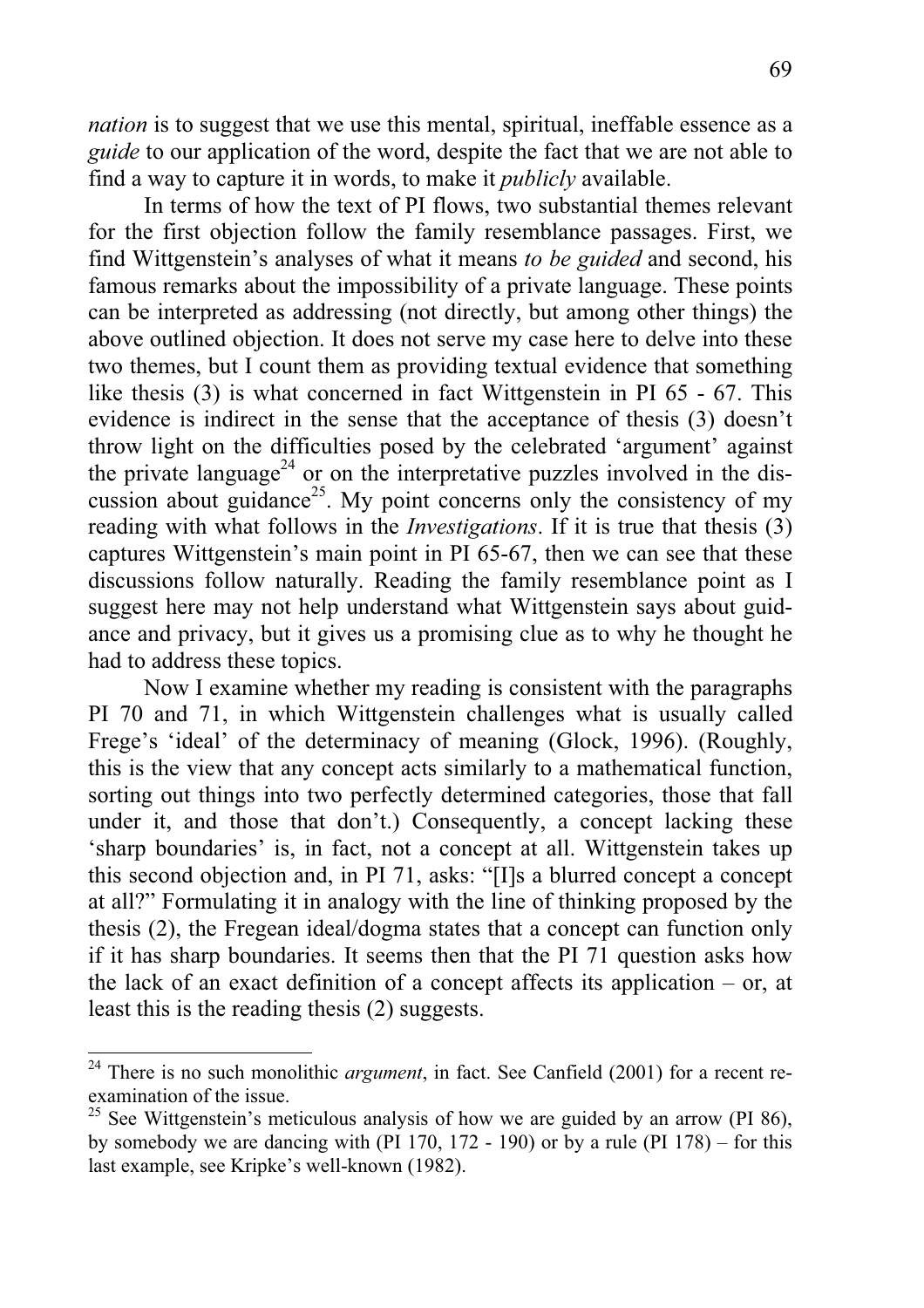According to my interpretation, this is *not* what this question asks. This question should be read as asking how *speakers' lack of knowledge* of an exact definition affects their correct application of a concept. We are able to see this if we pay attention to the precise sense in which Wittgenstein challenges Frege's point. Very explicitly, he takes Frege's point to be that those concepts are rendered *unusable*: "This [the lack of sharp boundaries] presumably means that we cannot do anything with [them]" (PI 71). This remark is relevant since it shows that Wittgenstein does not start an investigation on the concepts themselves, as it were, but rather on speakers' use of them – that is, along the lines thesis (3) is developed. Moreover, in (BB: 19), in a passage ancestor to those in the *Investigations*, Wittgenstein says: "the actual usage…has no sharp boundary". Once again, the use of concepts is in question<sup>26</sup>, and not concepts themselves, so to speak. His concern with blurred concepts should then be understood in the following sense: how concepts blurred for speakers can have the use they have in speakers' linguistic practices? Concepts are blurred in the sense that it is speakers who do not have exact definitions for them; it is specifically this aspect makes the Fregean suspect we cannot use them.

The reasoning I'm pursuing here is similar to the one I advanced when I distinguished between theses (1) and (2) on one hand, and thesis (3) on the other. Wittgenstein cannot be taken to address the issue of 'blurred concepts' *simpliciter* (where 'blurred' means 'not having exact definitions'), since he did not (and cannot) prove that definitions do not exist. Given that he could draw no conclusion about the very existence of essentialist definitions, it is unreasonable to think that he is developing his thoughts by assuming this conclusion and asking: "How can speakers use the word 'game' correctly if (as we showed) there is no definition of games". This is so because he did not show, in fact, that there are no definitions. All that his descriptive method was able to accomplish was to make us realize that we do not know any definition. Therefore, I contend the correct interpretation of what is asked here is along the following line: "How can speakers use the word 'game' correctly, if (as we saw) speakers know no (and need not know) definition of games?"

Given Frege's view of language as calculus and thesis (3) (that speakers do not need to know exact definitions to use words *correctly*), the question 'how is this possible?' crops up naturally: in any calculation problem the emphasis naturally falls on the correctness of what people do. So,

 $\overline{a}$  $26$  O. Hanfling pointed out to me (personal communication) that 'usage' might not be interchangeable with 'use'. However, I assume they are synonyms.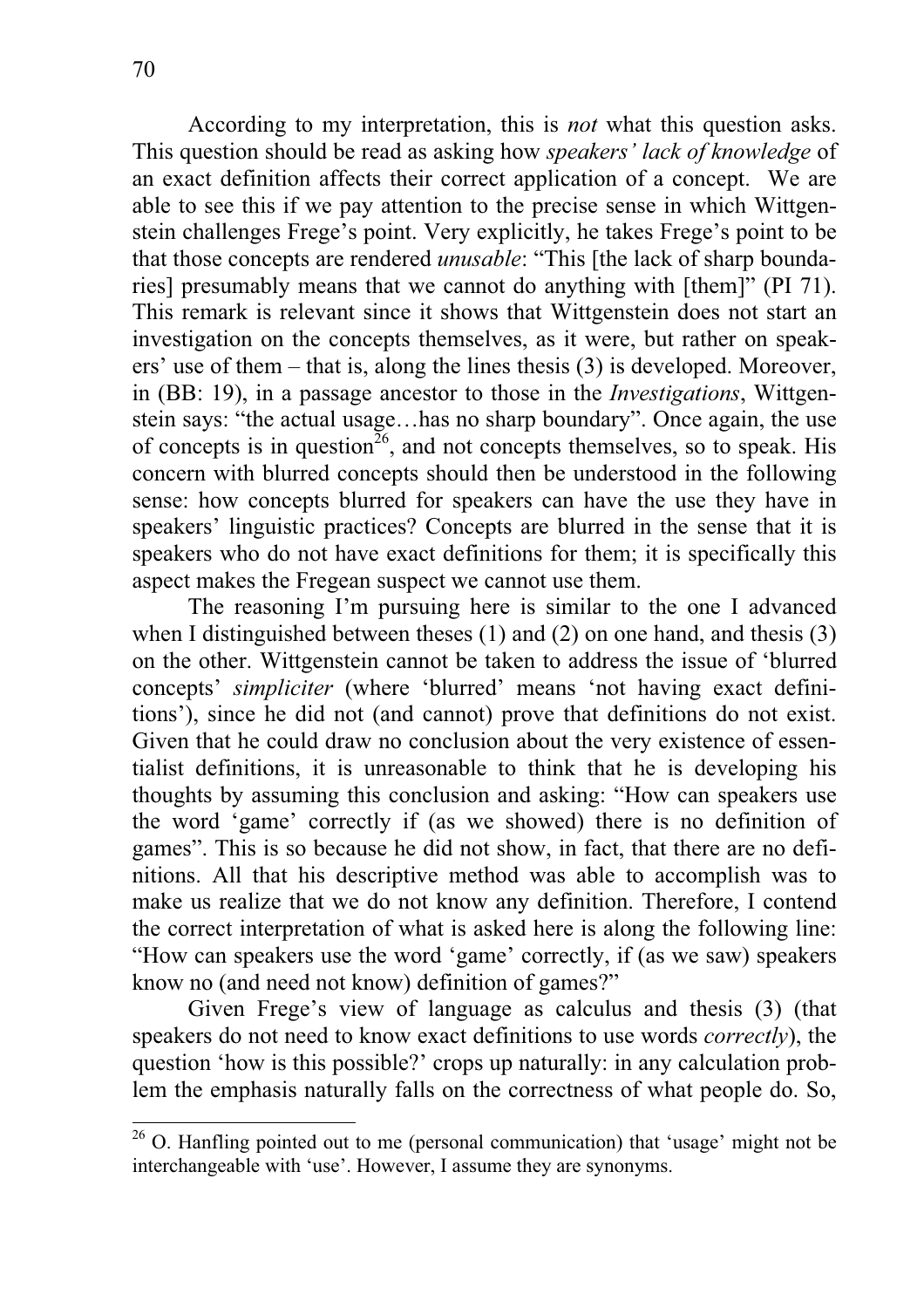the second question-objection ("[I]s a blurred concept a concept at all?") asks whether or not we can do anything with these concepts. If we cannot identify any 'sharp boundaries', then, the query is, how do we distinguish between correct and incorrect uses of words, how do we *justify* our application of concepts? Although we saw that those concepts are not rendered unusable (by inspecting the practice of using them), the confusion still persists: how is any *successful* use possible if we do not master exact definitions of (some) concepts? As it is known, from here Wittgenstein goes on by analyzing the very idea of exactness, and, more generally, the assumption that natural language can be assimilated to a system of calculus. However, following Wittgenstein's answers on these topics is beyond the scope of this paper.

## *Conclusion*

In my reading, Wittgenstein's main target in the family resemblance passages is not the straightforward essentialist thesis 'there is an essence of games (captured in the analytical definition)', but, specifically, a view like 'speakers need to know a definition / essence in order to apply the term correctly'. My reading of these passages is along the lines of thesis (3), and it is meant to dismiss this later view. Descriptions of the use of language show that speakers do not know any definition, any essence of games when they apply the term 'game' correctly. Therefore, no knowledge of such essentialist definition is necessary for the correct application of a word. The intended effect of thesis (3) on the nucleus of traditional essentialism is not rejection, but, so to speak, dissolution. Essentialism's supposed foundational force should be neutralized, since essentialist definitions do not have any function in our use of a natural language concept. As Wittgenstein used to say, they are like cogs disconnected from the mechanism.

In light of this reading, Wittgenstein's famous view on the intended effects of his philosophical method should look less dogmatic. We begin to understand how and why the philosophical problems associated with (definitional) essentialism should "*completely* disappear" (PI 133). The conclusion regarding the dissolution of the philosophical force of essentialism bears directly on what is usually taken to be the relevance and the aim of traditional metaphysics, to provide us with *foundational* results, with discoveries about the very nature of reality. When we recognize that our use of language is independent of what such enterprise may unearth (if anything), the relevance the metaphysician invokes for her inquiry into the na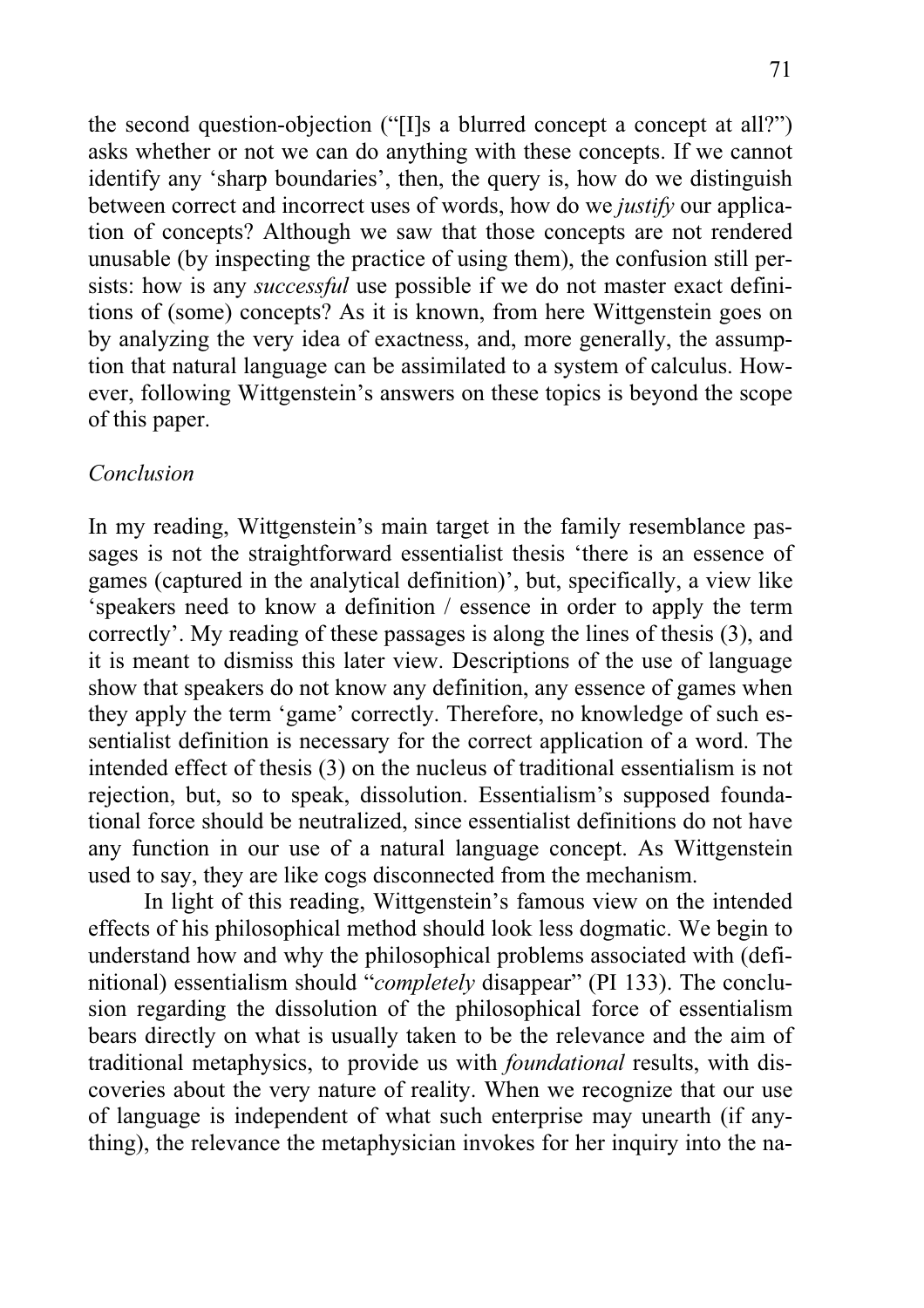ture of things vanishes. For Wittgenstein, philosophers' claim to provide conceptual foundations (in the sense of supplying foundational justifications for our use of concepts) is simply an illusion. Good philosophy leaves everything as it is, bad philosophy strives for foundations. When these foundations are believed to be found, the immediate consequence is that (bad) philosophy proposes linguistic reforms, thus interfering with the actual usage of natural language concepts (PI 124).

#### **REFERENCES**

- Ackerman, R. J. (1988) *Wittgenstein's City.* Amherst: University of Massachusetts Press
- Baker, G., Hacker, P. M. S. (1992) *An Analytical Commentary on Wittgenstein's Philosophical Investigations*. vol. 1. Oxford: Blackwell
- Bambrough, R. (1966) 'Universals and Family Resemblances' in G. Pitcher (ed.) *Wittgenstein. The Philosophical Investigations.* NY: Anchor Books
- Canfield, J. V. (2001) 'Private language: The diary Case' *Australasian Journal of Philosophy* **79**, 3 pp. 377-94

Cavell, S. (1979) *The Claim of Reason.* Oxford: Oxford University Press.

Glock, H.-J.(1996) *A Wittgenstein Dictionary.* Oxford: Blackwell

Hanfling, O. (1989) *Wittgenstein's Later Philosophy.* Albany: SUNY Press

--- (2000) *Philosophy and Ordinary Language.* London and NY: Routledge

--- (2002) *Wittgenstein and the Human Form of Life.* London: Routledge

Jacquette, D. (1998) *Wittgenstein's Thought in Transition*. West Lafayette, Indiana: Purdue University Press

Kenny, A. (1973) *Wittgenstein.* London: Penguin

Lugg, A. (2000) *Wittgenstein's Investigations 1 – 133*. London and NY: Routledge

Malcolm, N. (1986) *Nothing is Hidden*. Oxford: Blackwell